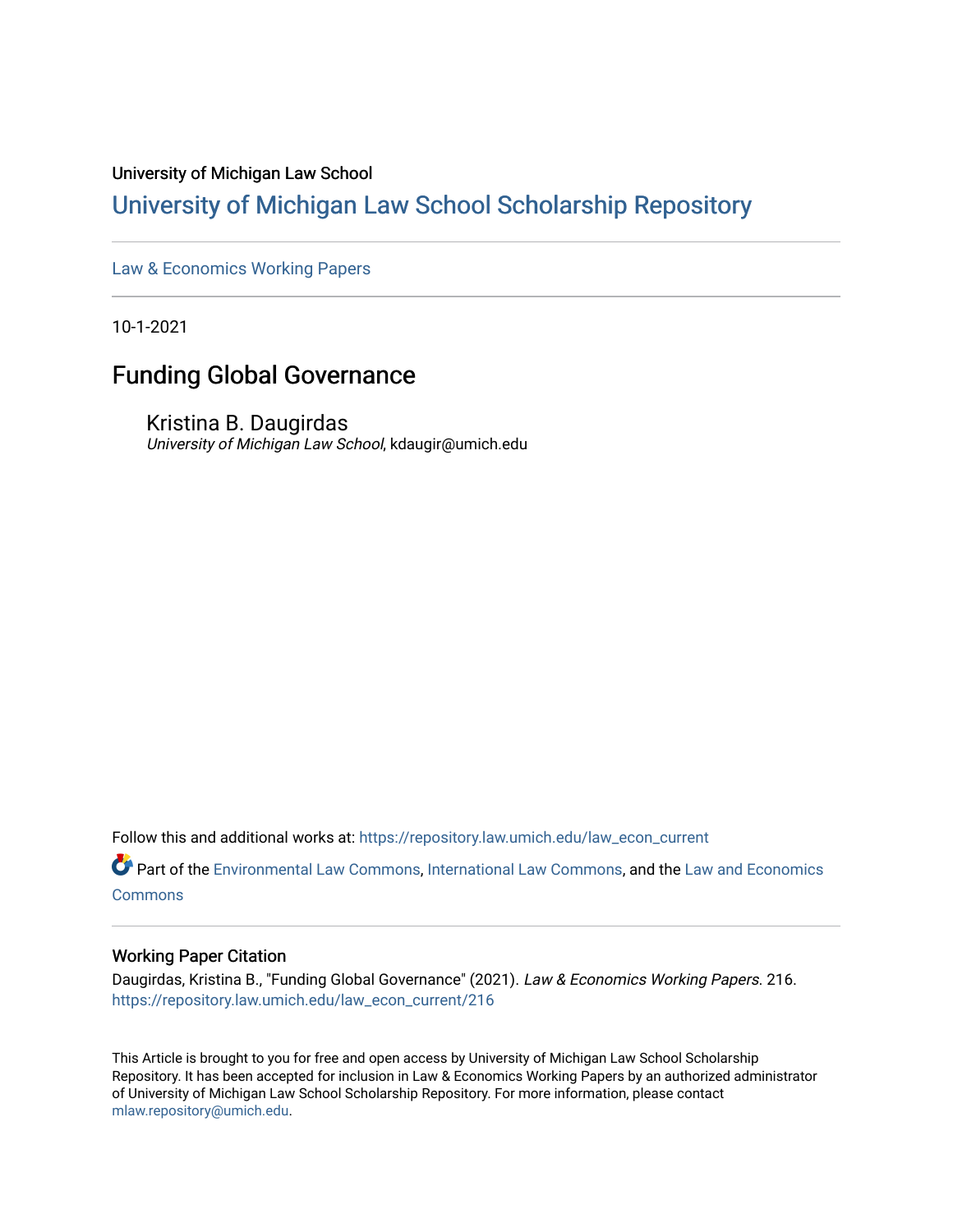## KRISTINA DAUGIRDAS\*

### **ABSTRACT**

*Funding is an oft-overlooked but critically important determinant of what public institutions are able to accomplish. This article focuses on the growing role of earmarked voluntary contributions from member states in funding formal international organizations such as the United Nations and the World Health Organization. Heavy reliance on such funds can erode the multilateral governance of international organizations and poses particular risks for two kinds of undertakings: normative work, such as setting standards and identifying best practices; and evaluating the conduct of member states and holding those states accountable, including through public criticism, when they fall short. International organizations have devised strategies for mitigating these risks, but those strategies are generally not codified in formal policies and are not visible to the public. This Article argues that more formal regulations are needed and outlines some possibilities for the form they might take.*

| <b>II. REGULATION OF VOLUNTARY CONTRIBUTIONS FROM MEMBER STATES 647</b> |  |
|-------------------------------------------------------------------------|--|
| A. Formal and Informal Policies and Practices at WHO  648               |  |
|                                                                         |  |
|                                                                         |  |
|                                                                         |  |
|                                                                         |  |

#### **INTRODUCTION**

To my great fortune, my time as a student at New York University School of Law coincided with Dick Stewart and Benedict Kingsbury's launching of the Global Administrative Law project. During my second year of law school, I joined their colloquium on *Globalization and Its Discontents*. Many of the papers presented that semester constituted the core of early work on global administrative law.<sup>1</sup> The following year, I became a Furman Scholar and

Professor of Law and Associate Dean for Academic Programming, University of Michigan Law School.

<sup>1</sup> A number of the papers presented at the colloquium were later published in the Summer/Autumn 2005 issue of Volume 68 of *Law and Contemporary Problems*.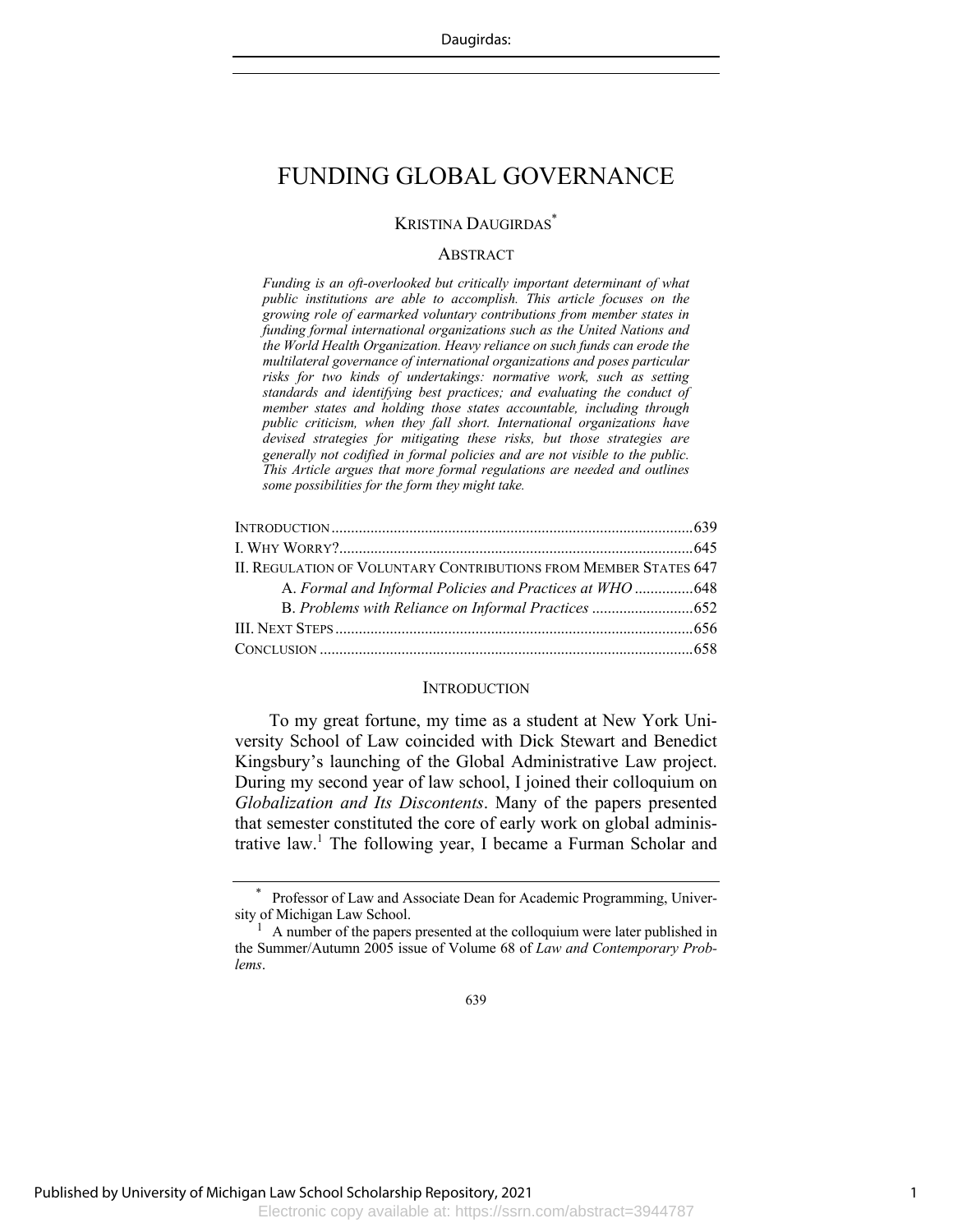Dick served as my mentor. It would be difficult to overstate the formative impact of the opportunity to learn from him, and of my exposure to the ideas that were articulated, challenged, and further developed at that colloquium. Those experiences have shaped my career and scholarship, prompting me to apply for a job at the State Department Legal Adviser's Office after I graduated—and, while there, to take on a portfolio that included the United Nations Security Council targeted sanctions regimes. My scholarship since joining the faculty at the University of Michigan Law School has continued to wrestle with challenges of global governance that I first encountered as Dick's student and mentee. It is a great honor to contribute to this symposium celebrating Dick's fiftieth year of teaching.

In this Article, I address a topic that legal scholars tend to neglect: the funding of institutions that are engaged in regulation and governance.<sup>2</sup> Both nationally and globally, decisions about funding are often less visible than decisions on substantive policies—though of course funding levels influence the extent to which those substantive policies will be implemented and their goals will be achieved.<sup>3</sup>

<sup>2</sup> *See* Rachel E. Barkow, *Insulating Agencies: Avoiding Capture Through Institutional Design*, 89 TEX.L.REV. 15, 42 (2010) (describing funding as a "critical, though largely overlooked, key to [U.S. administrative agencies'] power"); HENRY G. SCHERMERS & NIELS M. BLOKKER, INTERNATIONAL INSTITUTIONAL LAW 635 (6th rev. ed. 2018) (describing the financing of international organizations as a "somewhat neglected" topic in the literature on the law of international organizations); THE FINANCES OF REGIONAL ORGANISATIONS IN THE GLOBAL SOUTH: FOLLOW THE MONEY (Ulf Engel & Frank Mattheis eds., 2020) (observing that this neglect is especially severe with respect to regional organizations in the Global South and taking some steps to remedy it). This lack of attention to funding (or "resource mobilization," as insiders to organizations often refer to it) is an example of more general neglect of the internal policies and practices of international institutions. *See* Benedict Kingsbury, *Operational Policies of International Institutions as Part of the Law-Making Process: The World Bank and Indigenous Peoples*, *in* THE REALITY OF INTERNATIONAL LAW: ESSAYS IN HONOUR OF IAN BROWNLIE (Guy S. Goodwin-Gill & Stefan Talmon eds., 1999) (arguing that, although the internal policies and practices of international institutions are often neglected, they have "considerable significance for international law.").

<sup>3</sup> *See, e.g.*, Richard J. Lazarus, *The Tragedy of Distrust in the Implementation of Federal Environmental Law*, 54 LAW & CONTEMP. PROBS. 311, 328–29 (1991) (describing how skeptics of U.S. environmental statutes were "reluctant to voice publicly their opposition to the passage of the statutes—because of the popular appeal of environmental protection—but they felt far more secure in undermining the statutory mandates in a less visible way through the appropriations process,' and, as a result, "EPA has consistently received a level of funding far lower than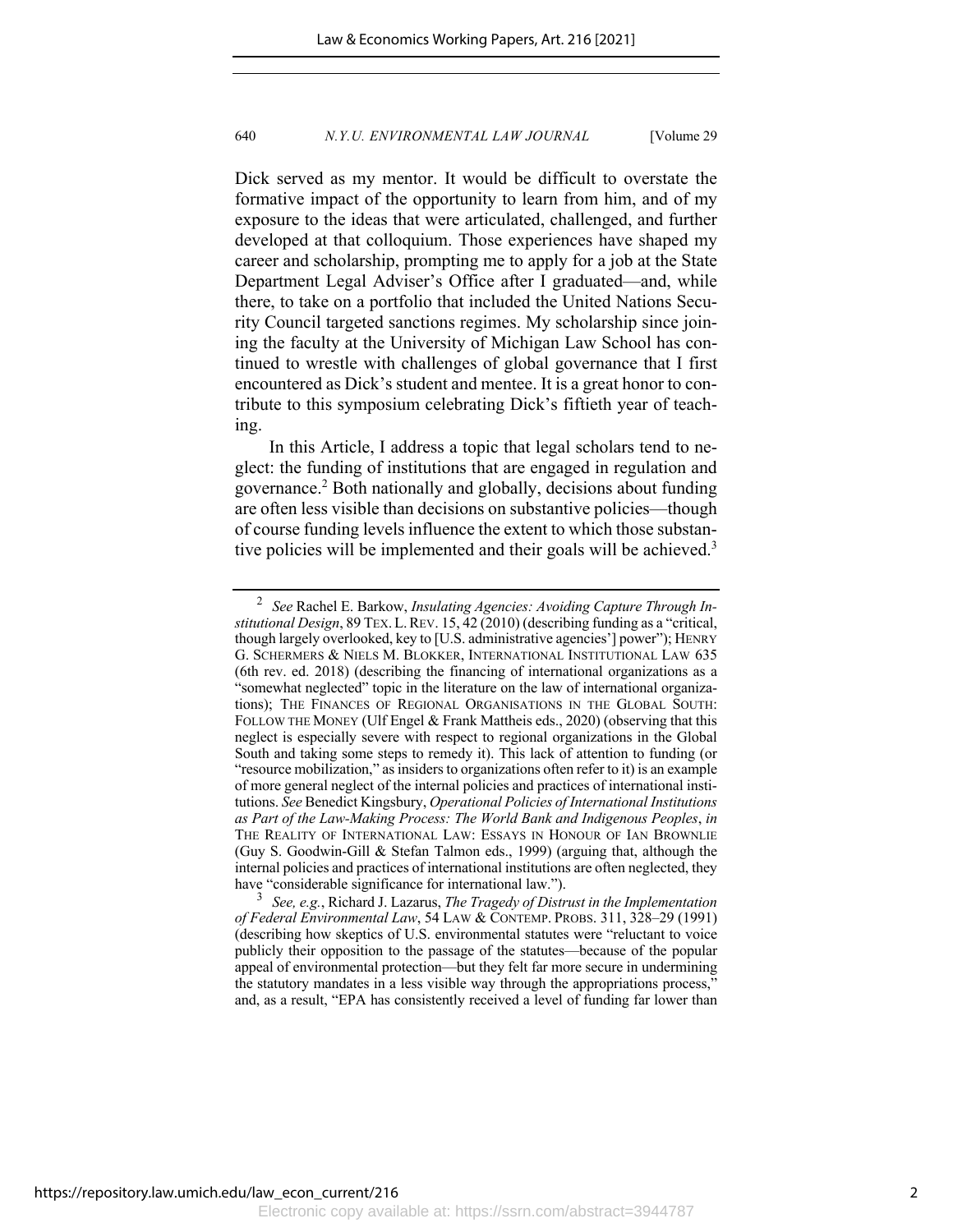While funding is a crucial factor for the entire range of institutions engaged in global governance, I focus here on formal international organizations, like the United Nations or the World Health Organization (WHO), and their growing reliance on voluntary contributions from member states.4 To date, such voluntary contributions have remained largely unregulated, at least by formal rules; I argue that formal regulations of such contributions are needed.

Typically, international organizations' member states pay "assessed contributions"—that is, membership dues that they set based on an agreed formula—to fund the organizations' regular budgets.<sup>5</sup> Organizations' regular budgets have always been rather paltry, at least compared to their ambitious goals. In 1964, John Stoessinger observed that "the short history of international organizations has been marked by the tendency of states to invest only the most meager financial resources, and those grudgingly, in such institutions."<sup>6</sup> In the decades that followed, member states' willingness to fund international organizations' regular budgets continued to diminish.7 The economic havoc wrought by the COVID-19 pandemic will only accelerate this preexisting trend.

To supplement meager regular budgets, international organizations have turned to voluntary contributions from member states and non-state actors.<sup>8</sup> While member states today still supply the vast majority of voluntary contributions, some private actors have made major contributions as well. In 1997, Ted Turner announced a \$1

<sup>8</sup> Even the League of Nations turned to philanthropies to supplement its budget. *See* SUSAN PEDERSEN, THE GUARDIANS 7 (2015).

the amount required to provide the agency with even a small chance of moderate success in implementing its statutory mandates.").

<sup>&</sup>lt;sup>4</sup> The Global Administrative Law literature identifies other types, which include transnational networks, hybrid intergovernmental-private arrangements, and private institutions with regulatory functions. *See* Benedict Kingsbury et al., *The Emergence of Global Administrative Law*, 68 LAW & CONTEMP. PROBS. 15, 20– 23 (2005). Funding is a critical issue for these other types of governance arrangements as well. *See, e.g.*, Sandra Moog et al., *The Politics of Multi-Stakeholder Initiatives: The Crisis of the Forest Stewardship Council*, 128 J. BUS. ETHICS 469, 478–81, 487 (2015).

 $5$  *See, e.g.*, U.N. Charter art. 17.

<sup>&</sup>lt;sup>6</sup> JOHN G. STOESSINGER, FINANCING THE UNITED NATIONS SYSTEM 3 (1964).<br><sup>7</sup> See SCHEDMERS & BLOKKER, supra pote 2, at 688: Frip B. Graham *Mongs* 

<sup>7</sup> *See* SCHERMERS & BLOKKER, *supra* note 2, at 688; Erin R. Graham, *Money and Multilateralism: How Funding Rules Constitute IO Governance*, 7 INT'L THEORY 162, 164 (2015); Kristina Daugirdas & Gian Luca Burci, *Financing the World Health Organization: What Lessons for Multilateralism?*, 16 INT'L ORGS. L. REV. 299, 300 (2019).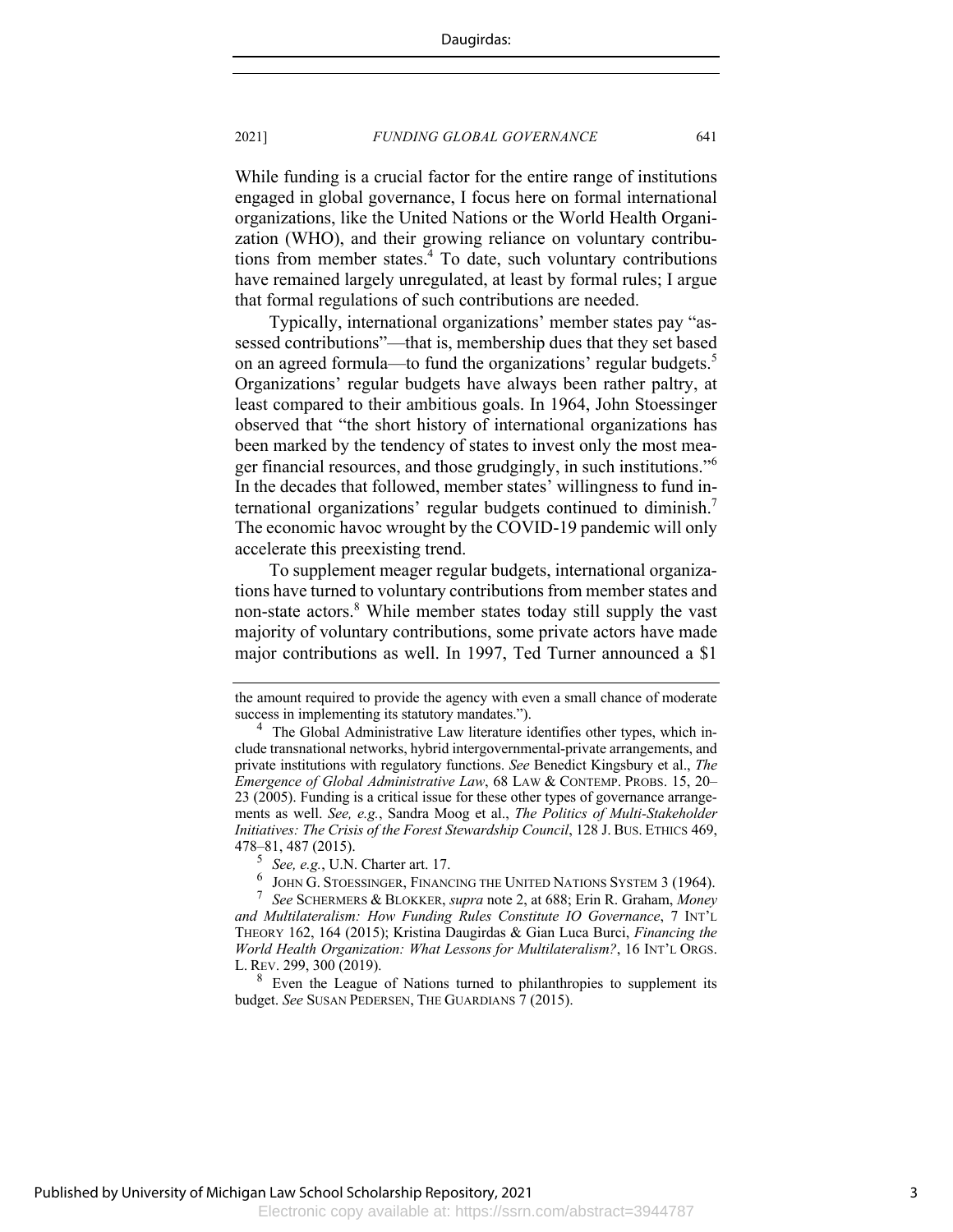billion gift to the United Nations; more recently, the Bill and Melinda Gates Foundation has become a top donor to WHO.<sup>9</sup> Overall, the total value of voluntary contributions and their share of organizations' budgets are growing.<sup>10</sup> WHO and the International Organization for Migration (IOM) are on the far end of the spectrum: in recent years, voluntary contributions made up more than 80 percent of WHO's funding and more than 97 percent of IOM's fund $ing<sup>11</sup>$  In addition, some programs and funds that are part of the United Nations, including the United Nations Environment Programme, rely entirely or almost entirely on voluntary contributions.12 Finally, some regional organizations depend heavily on contributions from sources other than member states. This situation is more common for organizations in the Global South, whose member states often face daunting economic challenges. $^{13}$ 

At the same time that voluntary contributions are growing in size, they are changing along another dimension: voluntary contributions are increasingly earmarked for donors' preferred projects and come attached with various conditions.<sup>14</sup> It is easy to see why

<sup>9</sup> Christopher G. Bradley, *Partner Capture in Public International Organizations*, 44 AKRON L. REV. 261, 263 (2011); Daugirdas & Burci, *supra* note 7, at  $301.$ <sub>10</sub>

See SCHERMERS & BLOKKER, *supra* note 2, at 688 (noting the overall trend and citing Interpol as an example); Graham, *supra* note 7, at 183–87 (describing growth of voluntary contributions in the U.N. system).

<sup>11</sup> *See* Daugirdas & Burci, *supra* note 7, at 299; François Crépeau (Special Rapporteur on the Human Rights of Migrants), *Report of the Special Rapporteur on the Human Rights of Migrants*, para. 114, U.N. Doc. A/68/283 (Aug. 7, 2013).

<sup>12</sup> *See* Daugirdas & Burci, *supra* note 7, at 301 n.10 (describing the extent of reliance on voluntary contributions by the U.N. Development Program ("entirely"), the U.N. Environment Program (95%), UNICEF ("exclusively"), the World Food Program ("entirely"), and the U.N. Office of the High Commissioner for Refugees ("almost entirely")). *See also* Eric Rosand & Alistair Millar, *The Odd Couple at the Center of the U.N.'s Counterterrorism Growth*, JUST SECURITY (July 8, 2020), https://www.justsecurity.org/71273/the-odd-couple-at-the-center-ofthe-u-n-s-counterterrorism-growth/ (noting that since its establishment in 2017, the U.N. Office of Counter-Terrorism has expanded rapidly to more than 150 staff in New York, with additional personnel in six field offices around the globe. "Yet, only eight of these positions are funded out of the regular U.N. budget, which accounts for less than 5 percent of UNOCT's resources.").

<sup>13</sup> *See* Ulf Engel & Frank Mattheis, *The Finances of Regional Organisations in the South: Challenges of Studying a Neglected Facet of Regionalism*, *in* THE FINANCES OF REGIONAL ORGANISATIONS IN THE GLOBAL SOUTH: FOLLOW THE MONEY, *supra* note 2, at 1.

<sup>14</sup> *See* Daugirdas & Burci, *supra* note 7; Graham, *supra* note 7, at 183–85.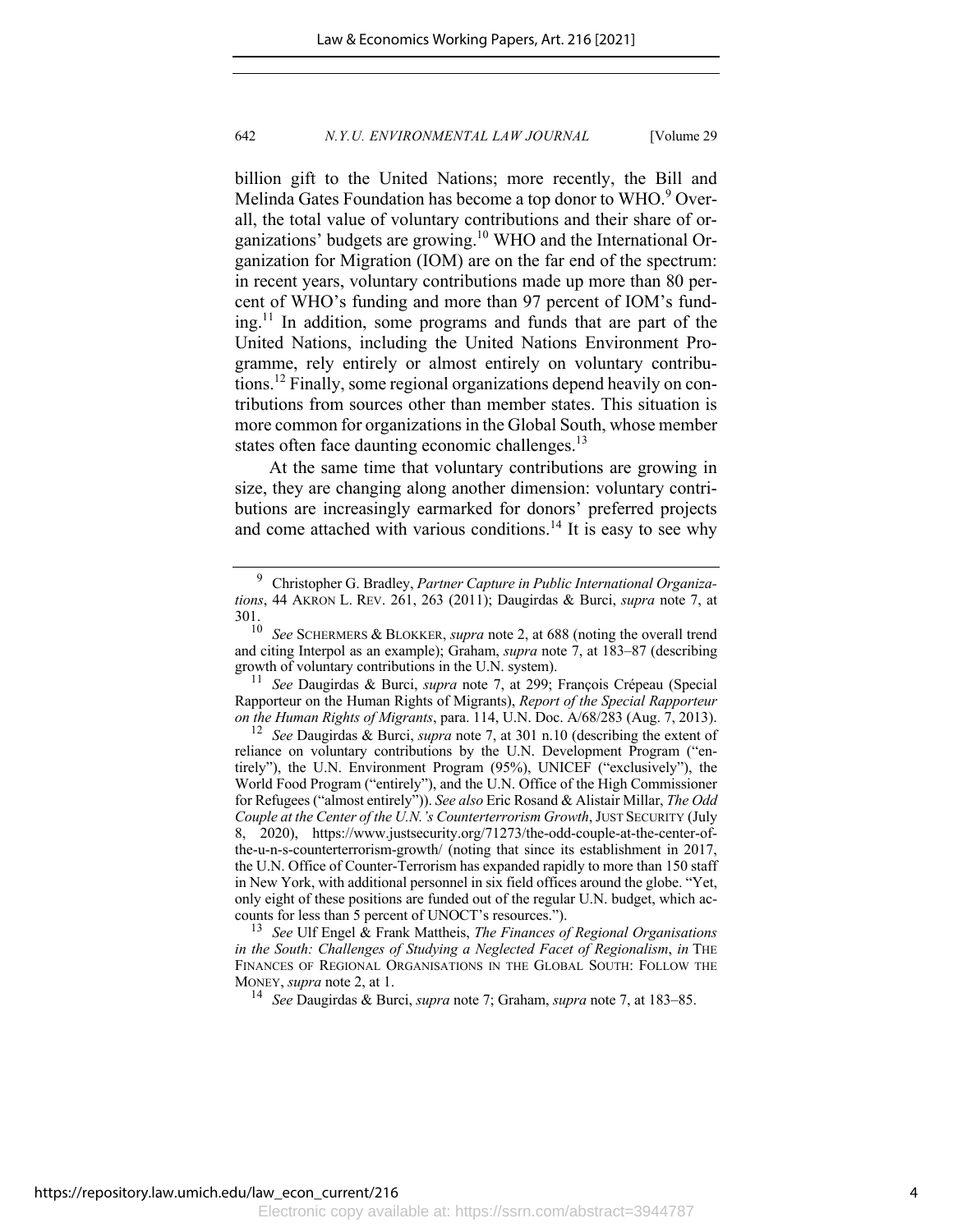donors prefer to give earmarked contributions: donors can direct funds to the projects they find most appealing, perhaps because they judge certain projects more likely to be effective or because, in the case of member-state donations, they find certain projects easier to justify to the national legislatures that hold the purse strings.<sup>15</sup> But voluntary contributions have some downsides, especially if they make up a large fraction of an organization's budget. Heavy reliance on voluntary contributions can erode multilateral governance of international organizations and can compromise their work.

Among the three main components of international organizations' incomes—assessed contributions, voluntary contributions from member states, and voluntary contributions from non-state actors—international lawyers have devoted the most attention to the first category. They have scrutinized questions about whether and when member states might have a legal right to withhold contributions and the consequences of nonpayment that lacks legal justification.<sup>16</sup> By contrast, because states are not obliged to supply voluntary contributions, such contributions generate fewer legal questions.<sup>17</sup> As for the third category, legal scholars have begun to pay attention to financial contributions from private actors on account of the distinct risks associated with such contributions.<sup>18</sup>

<sup>15</sup> *See, e.g.*, Andrew Siddons, *McConnell Gets Personal Discussing Polio*, ROLL CALL (July 10, 2018), https://www.rollcall.com/2018/07/10/mcconnellgets-personal-discussing-polio/ (tracing Senator Mitch McConnell's support for the WHO's polio-eradication programs to McConnell's childhood experience with polio); Vera Z. Eichenauer & Bernhard Reinsberg, *What Determines Earmarked Funding to International Development Organizations? Evidence from the New Multi-Bi Aid Data*, 12 REV. INT'L ORGS. 171, 171, 186–88 (2017) (systematically reviewing motives for why donor countries give earmarked aid and presenting empirical evidence that "earmarked aid serves many purposes"). For a discussion of the types of projects that regularly fail to attract voluntary contributions, see Daugirdas & Burci, *supra* note 7, at 317–20.

<sup>16</sup> *See, e.g.*, José E. Alvarez, *Legal Remedies and the United Nations' a la Carte Problem*, 12 MICH.J. INT'L L. 229 (1991); Elizabeth Zoller, *The Corporate Will of the United Nations and the Rights of the Minority*, 81 AM. J. INT'L L. 610 (1987); Francesco Francioni, *Multilateralism à la Carte: The Limits to Unilateral Withholdings of Assessed Contributions to the UN Budge*t, 11 EUR. J. INT'L L. 43 (2000).

<sup>17</sup> *See* James E. Archibald, *Pledges of Voluntary Contributions to the United Nations by Member States: Establishing and Enforcing Legal Obligations*, 36 GEO. WASH. INT'L L. REV. 317, 317–18 (2004).

<sup>18</sup> *See* Bradley, *supra* note 9, at 261–63; LILIANA B. ANDONOVA, GOVERNANCE ENTREPRENEURS 76–88 (2017); Ayelet Berman, *Between Participation and Capture in International Rule-Making: The WHO Framework of*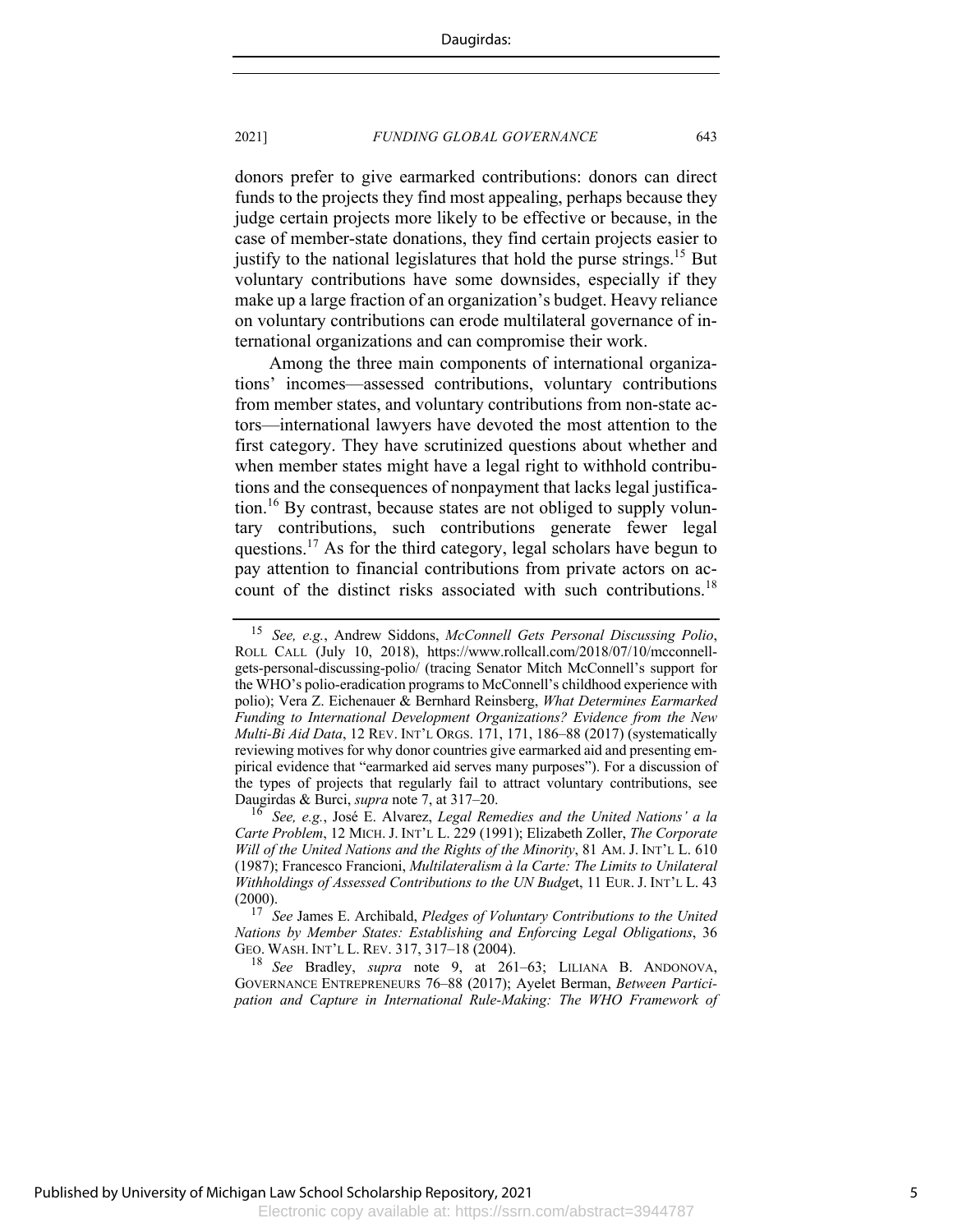Member states, too, have taken action to address such contributions. In 2016, the World Health Assembly adopted a Framework for Engagement with Non-State Actors (FENSA), which was the first effort in the U.N. system to comprehensively regulate WHO's interactions—including fundraising—with the private sector, philanthropic foundations, non-governmental organizations, and academic institutions.19

To the extent that scholars and practitioners have focused on voluntary contributions from member states, the main solutions they have advanced are increasing assessed contributions and reducing the level and extent of earmarks on voluntary contributions.<sup>20</sup> Such efforts are worthwhile, but they have yielded only modest results, as earmarked contributions have continued to grow. The pressures on governments to earmark their contributions to international organizations are unlikely to relent. Indeed, the trend towards earmarked giving extends to other areas of philanthropic giving and is not limited to contributions to international organizations.<sup>21</sup>

*Engagement with Non-State Actors*, 32 EUR.J. INT'L L. 227 (2021). *See also* Margaret H. Lemos & Guy-Uriel Charles, *Patriotic Philanthropy: Financing the State with Gifts to Government*, 106 CALIF. L. REV. 1129 (2018) (addressing such gifts at the national and local level).

<sup>19</sup> *See* WHO, World Health Assembly Res. 69.10, *Framework of Engagement with Non-State Actors*, WHO Doc. A69/VR/8 (May 28, 2016) [hereinafter FENSA].<br> $^{20}$  Th

The most sophisticated and extensive effort on this front is the development of the Voluntary Indicative Scale of Contributions at the U.N. Environment Programme (UNEP), which sought to broaden the donor base to UNEP and increase the levels of unearmarked voluntary contributions to UNEP's Environment Fund. These efforts were successful in the initial phases of their implementation, but less so in recent years. *See* U.N. Economic and Social Council [ECOSOC], Independent Team of Advisers, *A New Funding Architecture of the UN Development System for the 2030 Agenda: Options and Challenges*, Annex IV (Mar. 29, 2016), https://www.un.org/ecosoc/sites/www.un.org.ecosoc/files/files/en/qcpr/ecosocdialogue-funding-of-unds.pdf; Executive Director of U.N. Environment Programme, *Voluntary Indicative Scale of Contributions*, ¶ 13, U.N. Doc. UNEP/EA.4/INF/11 (Feb. 13, 2019).

<sup>21</sup> *See, e.g.*, Joye Mercer, *Strings Attached*, CHRON. HIGHER ED. (Mar. 10, 1995) (noting that "[o]n more and more campuses, donations for unrestricted purposes are barely holding steady, while restricted giving—money for specific goals and programs—has been climbing fast"); Strobe Talbott & Kimberly Churches, *Safeguarding Charity Independence*, CHRON. PHILANTHROPY (Feb. 2, 2016) (describing a "surge" in "project-based—that is, restricted—funding" to charitable organizations as "more and more donors are concentrating on projects that are in line with their own civic, cultural, intellectual, and humanitarian interests.").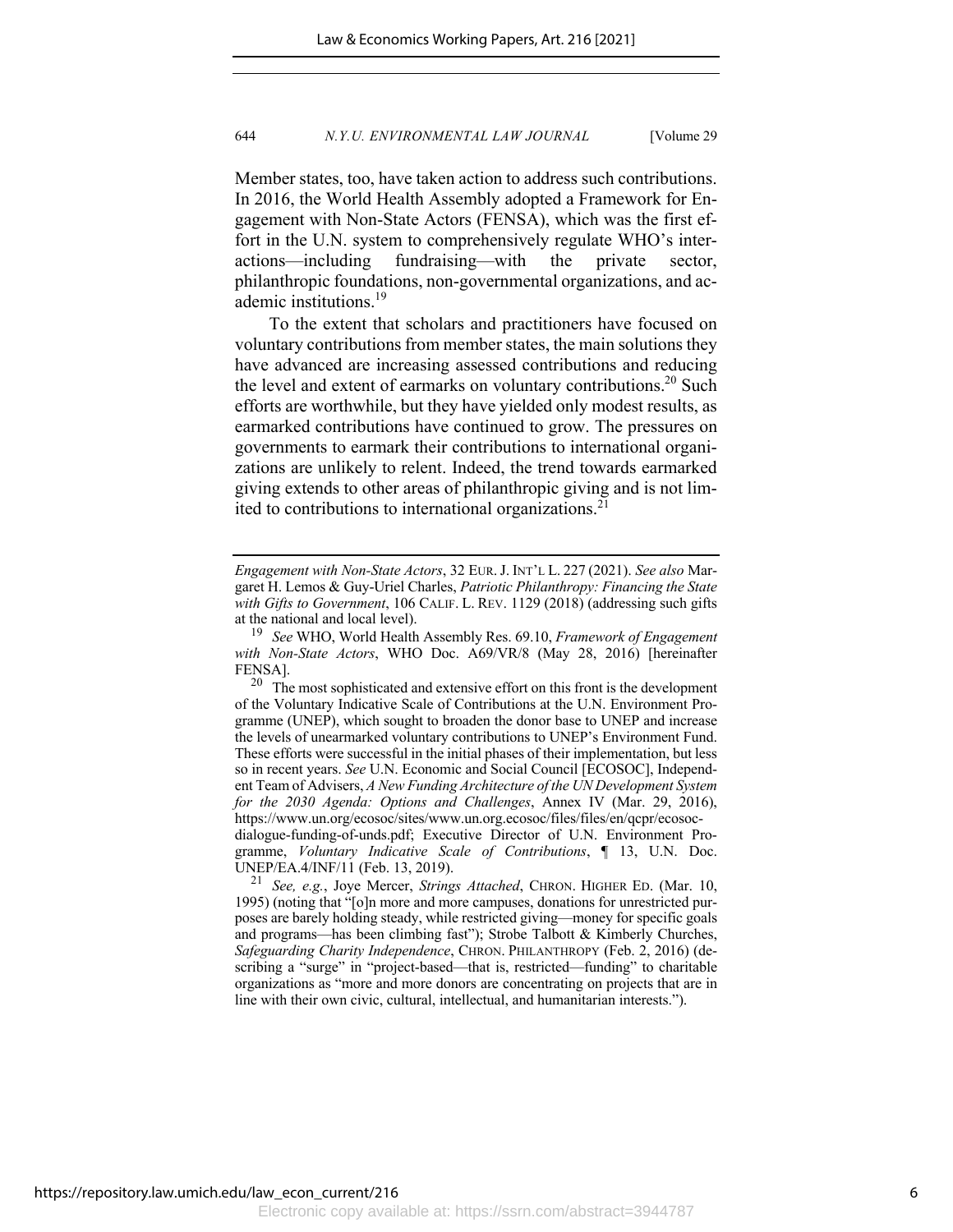This Article advances a different solution: regulating voluntary contributions from member states. Part I elaborates on the risks associated with such contributions. Part II describes the mix of formal and informal policies and practices that currently regulate such contributions and argues that these policies are insufficient. Part III outlines several possibilities for developing more comprehensive, formal regulation of voluntary contributions.

#### I. WHY WORRY?

When earmarked voluntary contributions make up a significant fraction of an organization's budget, the governance bodies formally tasked with determining the organization's budget may lose control over the organization's priorities and activities.<sup>22</sup> In the extreme case, individual donors would choose which activities to fund. The organization's activities would not be the result of a coherent strategy or plan, nor would they be determined through a transparent and deliberative process. Instead, the organization's activities would reflect the aggregate of individual donors' decisions. Moreover, long-term planning would be challenging, if not impossible, due to the unpredictability of voluntary contributions.<sup>23</sup> The result has been characterized as "Trojan multilateralism"—a veneer that masks the dominance of individual donors' goals and interests within multilateral organizations.<sup>24</sup> These concerns about hollowing out governance mechanisms may be especially acute when donors are private entities or non-member states who have no formal role in governing the organization. $25$ 

Moreover, member states may use their voluntary contributions to advance their own national agendas and thereby undermine the international character of international organizations. For example, sometimes donor states seek to preclude WHO from using voluntary

<sup>&</sup>lt;sup>22</sup> *See* Graham, *supra* note 7, at 185–90.<br><sup>23</sup> See Archibald, supra note 17, at 317.

<sup>&</sup>lt;sup>23</sup> *See* Archibald, *supra* note 17, at 317.<br><sup>24</sup> *See* Devi Sridhar & Noaire Woods <sup>1</sup>

<sup>24</sup> *See* Devi Sridhar & Ngaire Woods, *Trojan Multilateralism: Global Cooperation in Health*, 4 GLOB. POL'Y 325 (2013); Jacob Katz Cogan, *Financing and Budgets*, *in* THE OXFORD HANDBOOK OF INTERNATIONAL ORGANIZATIONS 903, 918–19 (Jacob Katz Cogan et al. eds., 2016).

<sup>25</sup> *See, e.g.*, Nickson Bondo Museka, *The Finances of the International Conference of the Great Lakes Region (ICGLR)*, *in* THE FINANCES OF REGIONAL ORGANISATIONS IN THE GLOBAL SOUTH: FOLLOW THE MONEY, *supra* note 2, at 76 (observing that the priorities of ICGLR's external funders differ from those of member states).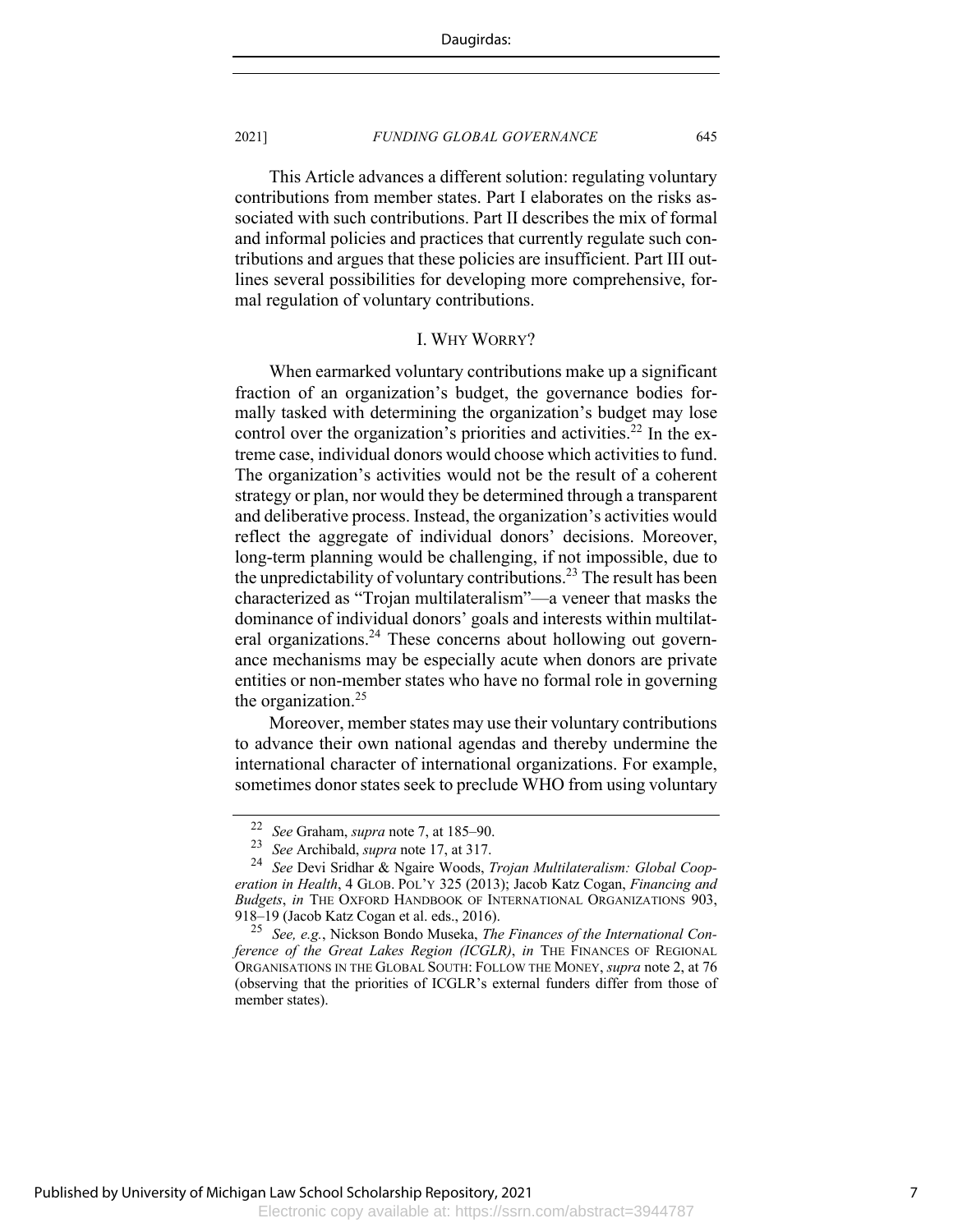contributions to assist states on which the donor state has imposed unilateral sanctions.<sup>26</sup> Sometimes donor states condition voluntary contributions on WHO's hiring of the donor state's nationals to implement the funded project. $27$ 

International organizations' reliance on voluntary contributions is particularly troubling for certain kinds of work. One category is normative work, such as setting standards and identifying best practices. The risk here is that instead of reflecting the organization's best expert judgment and an international perspective, the normative work will reflect, for example, the donors' desire to protect or enhance powerful domestic industries. Even in the absence of actual influence, the perception that the integrity of an international organization's normative work has been compromised may make the organization's normative work less trusted and less effective.

Similarly vulnerable is work that involves evaluating the conduct of member states and holding those states accountable, including through public criticism, when they fall short. The concern here is that, in response to subtle or overt pressure, secretariat staff will selectively refrain from such criticism to avoid losing voluntary contributions. Strikingly, numerous offices and programs whose work actually or potentially involves such evaluation and criticism rely quite heavily on voluntary contributions. For example, the Office of the U.N. High Commissioner for Human Rights (OHCHR) had a \$179 million budget in 2019, with voluntary contributions furnishing 63 percent of this total. $^{28}$ 

The fewer the donors, the greater the unease about voluntary contributions funding such work. For example, voluntary contributions from Qatar and Saudi Arabia supply more than 80 percent of the budget of the U.N. Office of Counter-Terrorism; commentators have suggested that reliance on these funds explains the office's scant "appetite for properly addressing human rights violations that arise from a member state's counterterrorism laws and

<sup>26</sup> *See* Daugirdas & Burci, *supra* note 7, at 327 (describing the role of the WHO's legal office in screening funding agreements for such provisions).<br> $^{27}$  See id

See id.

<sup>28</sup> *See OHCHR's Funding and Budget*, U.N. OFF. OF THE HIGH COMM'R FOR HUM. RTS., https://www.ohchr.org/EN/AboutUs/Pages/FundingBudget.aspx (last visited Mar. 25, 2021). The Inter-American Commission on Human Rights relied on voluntary contributions to overcome a severe financial crisis in 2016. *See* Karima Bennoune, *In Defense of Human Rights*, 52 VAND. J. TRANSNAT'L L. 1209, 1210 n.3 (2019).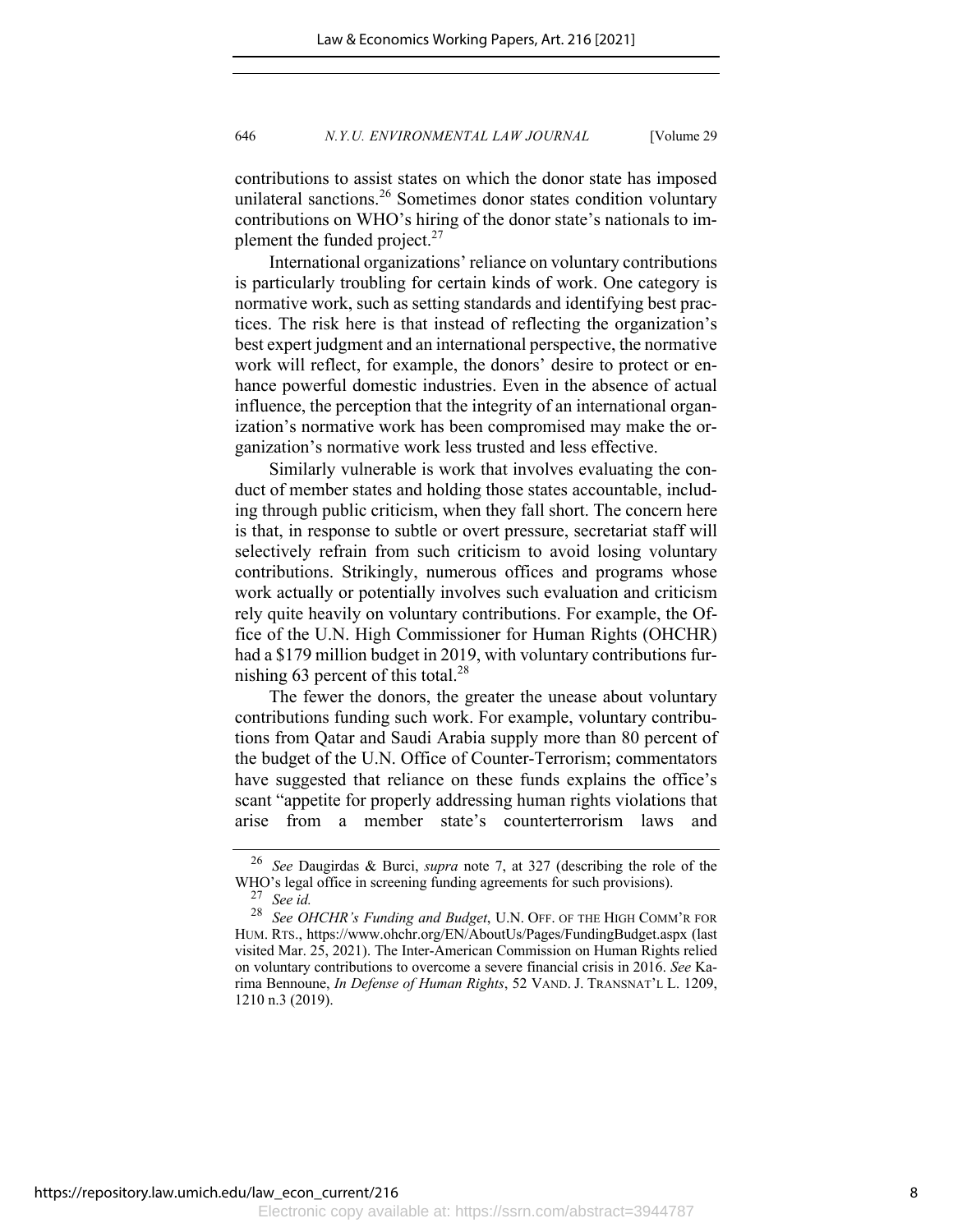operations."<sup>29</sup> In 2016, Saudi Arabia threatened U.N. Secretary-General Ban Ki-moon with cutting funding to counterterrorism and humanitarian relief programs unless Ban removed the "Saudi Arabia-led coalition" in Yemen from its published list of parties to armed conflict that commit grave violations against children.<sup>30</sup> Ban succumbed to that pressure. Unusually, he acknowledged doing so in a press conference shortly thereafter:

I . . . had to consider the very real prospect that millions of other children would suffer grievously if, as was suggested to me, countries would defund many UN programmes. Children already at risk in Palestine, South Sudan, Syria, Yemen, and so many other places would fall further into despair. . . . I'm Chief Administrative Officer of this Organization. . . . I had to make a decision to keep all United Nations operations, particularly humanitarian operations, continuing.<sup>31</sup>

Ban may have been more willing to speak out in this instance because he was nearing the end of his tenure as Secretary-General: he would not need to beseech Saudi Arabia for cooperation and financial assistance much longer.<sup>32</sup> Perhaps Ban judged that, at that moment, he personally could draw the fire with less risk to the United Nations as a whole.

# II. REGULATION OF VOLUNTARY CONTRIBUTIONS FROM MEMBER **STATES**

Overall, very few formal policies govern voluntary contributions from member states. WHO is an illuminating case study because it is at the extreme end of international organizations in the degree to which it relies on voluntary contributions. This Part first

<sup>29</sup> Rosand & Millar, *supra* note 12. <sup>30</sup> *See* U.N. Secretary-General, *Children and Armed Conflict*, ¶¶ 164–175, U.N. Doc. A/70/836-S/2016/360 (Apr. 20, 2016). *Accord* Colum Lynch, *Saudi Arabia Threatened to Break Relations with U.N. Over Human Rights Criticism in Yemen*, FOREIGN POL'Y (June 7, 2016), https://foreignpolicy.com/2016/06/07/ saudi-arabia-threatened-to-break-relations-with-un-over-human-rights-criticismin-yemen/.

U.N. Secretary-General, Full Transcript of Secretary-General's Press Encounter (June 9, 2016), https://www.un.org/sg/en/content/sg/press-encounter/- 2016-06-09/full-transcript-secretary-generals-press-encounter.

<sup>&</sup>lt;sup>32</sup> Ban's term ended December 31, 2016, only seven months after the press conference. *See Former Secretary-General Ban Ki-Moon*, UNITED NATIONS, https://www.un.org/sg/en/formersg/ban.shtml (last visited Apr. 17, 2021).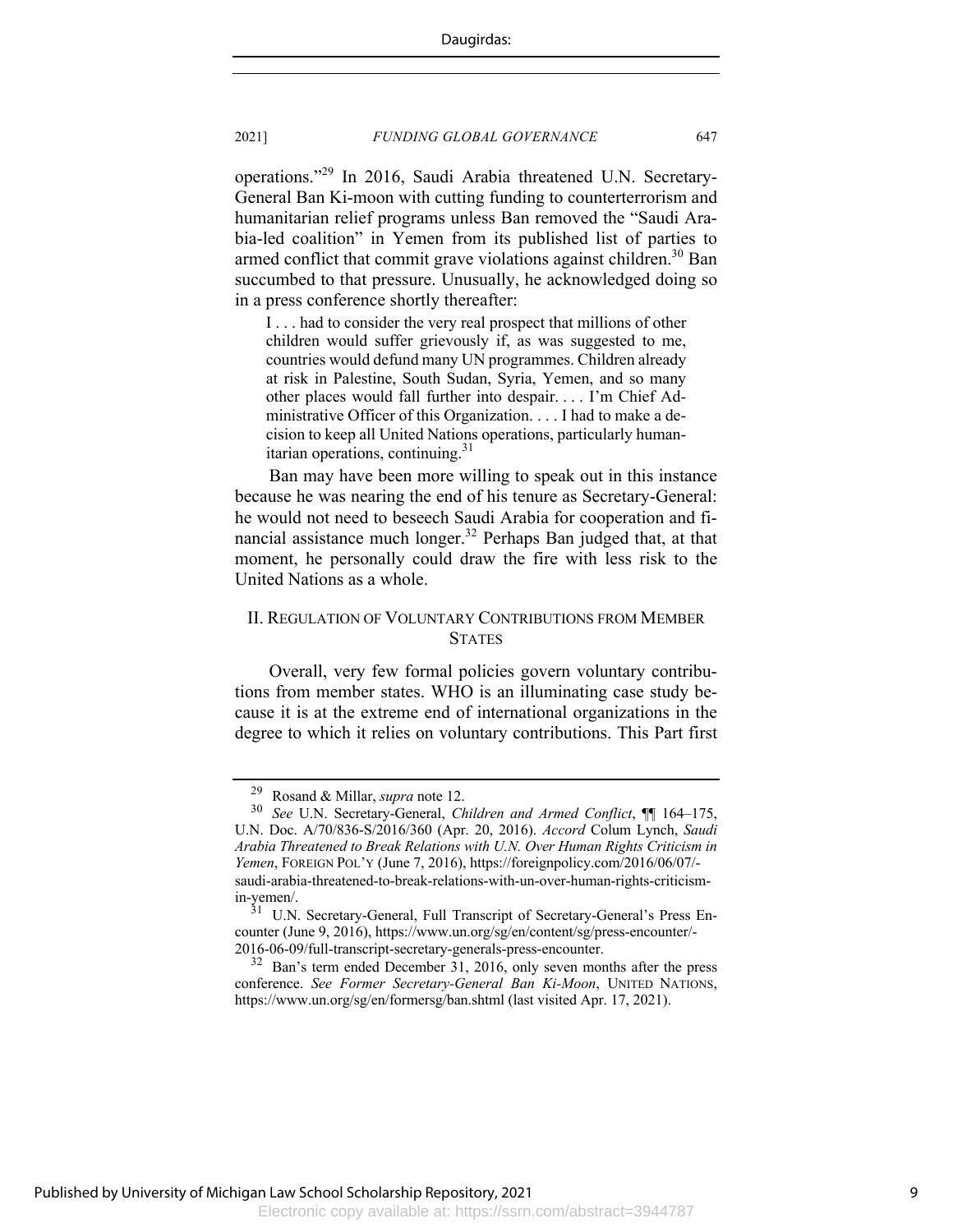details the formal policies that exist at WHO for mitigating the risks described above and some of the informal practices that supplement them. This Part then explains why such informal strategies are not up to the task.

## A. *Formal and Informal Policies and Practices at WHO*

From quite early in its history, WHO has explored creative ways to identify and tap sources of income beyond its assessed contributions from governments. $33$  The WHO Constitution supplies a clear legal basis for doing so. Article 57 provides:

The Health Assembly or the [Executive] Board acting on behalf of the Health Assembly may accept and administer gifts and bequests made to the Organization provided that the conditions attached to such gifts or bequests are acceptable to the Health Assembly or the Board and are consistent with the objective and policies of the Organization.<sup>34</sup>

In turn, the Health Assembly delegated to the Director-General the authority to accept such gifts and bequests, "provided that he or she has determined that such contributions can be used by the Organization, and that any conditions which may be attached to them are consistent with the objective and policies of the Organization."<sup>35</sup>

Member states and the WHO secretariat have both taken steps to address the first set of concerns described in the previous Part: that reliance on voluntary contributions will hollow out the organization's formal governance bodies and impede coherent decisionmaking across the range of WHO's activities and planning over time. As former WHO Director-General Margaret Chan put it:

We can take some pride in the fact that voluntary contributions have increased steadily and substantially. In a sense, this expresses confidence that support for the work of WHO is a good investment.

<sup>33</sup> *See* STOESSINGER, *supra* note 6, at 220–26 (detailing WHO's early efforts to sell stamps and seals to the public, to secure loans from the World Bank, and to establish various special funds for collecting contributions from governments as well as from foundations, industries, labor organizations, and individuals).

<sup>34</sup> WHO Const. art. 57.

<sup>35</sup> WHO, FINANCIAL REGULATIONS AND FINANCIAL RULES OF THE WORLD HEALTH ORGANIZATION, Regulation 8.1 (2014).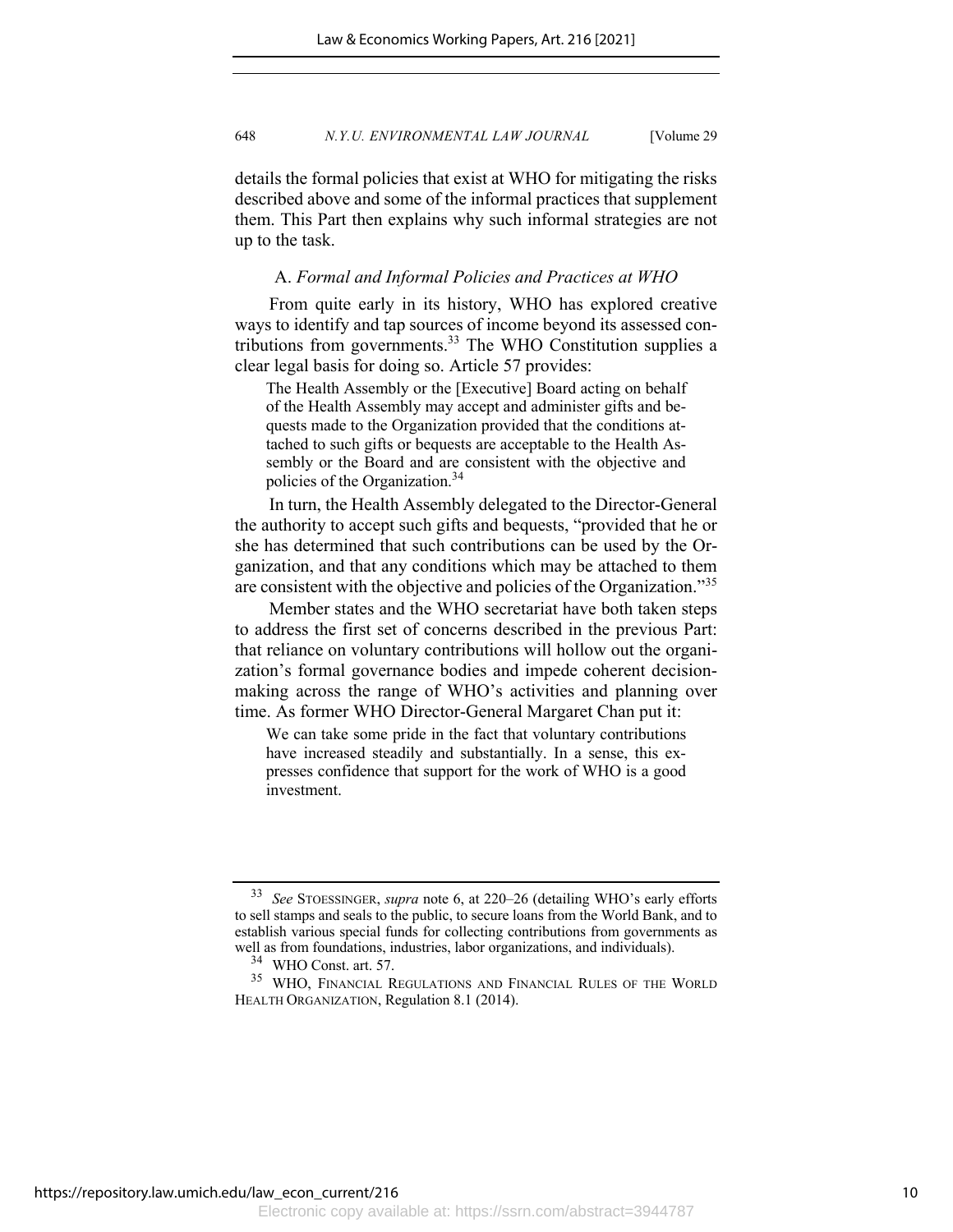But it shapes the agenda beyond the control of Member States, lets resources drive priorities, and greatly diminishes Member-State oversight of resources and expenditures.<sup>36</sup>

Chan proposed that the Health Assembly start approving the entire WHO budget, not just the portion financed by assessed contributions. She explained: "Doing so would be a major departure from past practices and would return the responsibility for oversight to Member States."37 In 2013, the World Health Assembly adopted Chan's proposal and inaugurated new budget practices.<sup>38</sup> To better align voluntary contributions with the approved budget, the Health Assembly's budget resolutions began imposing budget ceilings on voluntary contributions, capping the total amount that the organization could collect both overall and in each of the six categories of its work.<sup>39</sup> The budget resolutions also granted the WHO Director-General greater flexibility to direct assessed contributions to programs that struggled to attract voluntary contributions.<sup>40</sup>

Separately, the WHO secretariat sought to persuade member states to eliminate, or at least to "lighten" restrictions and conditions on their voluntary contributions.41 Around 2004, WHO established a specified category of "core voluntary contributions" that could be used at the Director-General's discretion to close budgetary gaps and support programs that failed to attract much voluntary funding.<sup>42</sup> This category has not proved particularly appealing to member states; during the 2016–17 biennium, only 4 percent of all voluntary contributions were "core" contributions.<sup>43</sup> More recently, recognizing the reticence among many donors to provide wholly unrestricted funds, the secretariat has shifted to a strategy of working with donors to "reshape" their voluntary contributions so that

<sup>36</sup> WHO, *Director-General Addresses Reforms in WHO Financing*, (Dec. 6, 2012), https://www.who.int/director-general/speeches/detail/director-general-addresses-reforms-in-who-financing.

 $rac{37}{38}$  *Id.* 

<sup>38</sup> *See* Daugirdas & Burci, *supra* note 7, at 313–15.

<sup>39</sup> *See id.* at 315.

<sup>40</sup> *See id.*

<sup>&</sup>lt;sup>41</sup> *Id.* at 327. For a broader discussion of "earmarking intensity," see Eichenauer & Reinsberg, *supra* note 15, at 174.

<sup>42</sup> *See* Daugirdas & Burci, *supra* note 7, at 324–25.

<sup>43</sup> World Health Organization, WHO RESULTS REPORT: PROGRAMME BUDGET 2016-2017, at https://www.who.int/about/finances-accountability/budget-portal/rr\_2016-17.pdf.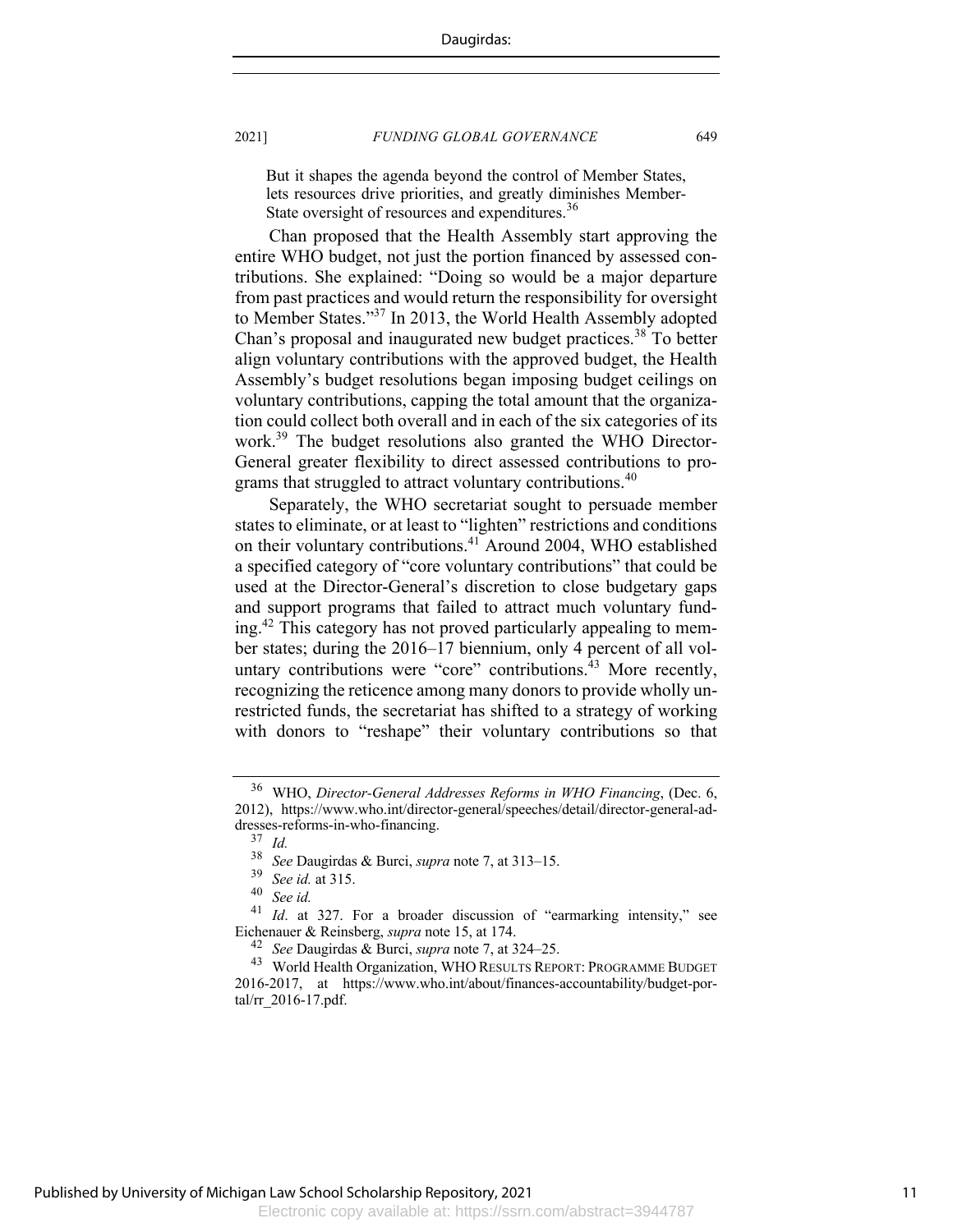earmarks are less restrictive with respect to geography, subject matter, or both.<sup>44</sup>

With respect to the second risk described above—that member states will impose conditions on voluntary funds that are inconsistent with WHO's international character—WHO does not have any formally promulgated policies that enumerate the kinds of conditions that might not be "consistent with the objectives and policy of the Organization."<sup>45</sup> Instead, it falls to the WHO legal office to screen voluntary contributions to eliminate such conditions or requirements.<sup>46</sup>

When it comes to protecting its normative, standard-setting work from actual or perceived influence by funders, the World Health Assembly has adopted a formal policy regarding funding from non-state actors. Among other things, FENSA prohibits WHO from accepting financial or in-kind contributions from private-sector entities for its normative work.<sup>47</sup> But there is no parallel policy regulating voluntary contributions from member states. Instead, WHO officials take steps to mitigate the risks associated with such contributions on a "case-by-case" basis.<sup>48</sup> The officials that run individual offices make a point of trying to avoid relying on single donors to fund their normative projects.<sup>49</sup>

As for work that involves publicly criticizing member states where they fall short, the WHO secretariat largely avoids it. WHO's heavy reliance on voluntary contributions may help to explain this nonconfrontational approach. During the SARS outbreak in 2003, then-Director General Gro Harlem Brundtland criticized China for its lack of transparency, saying:

It would have been better if the Chinese government had been more open in the early stages, from November to March. . . . We were asking questions, wanting to send in experts to help identify the source. It took too long before they felt the need to be helped. Next time something strange and new comes . . . let us in as soon as possible. $50$ 

<sup>44</sup> Daugirdas & Burci, *supra* note 7, at 327–28.

<sup>45</sup> *See* WHO Const. art. 57; *id.* at Regulation 8.1.

<sup>46</sup> *See* Daugirdas & Burci, *supra* note 7, at 327.

<sup>47</sup> *See* FENSA, *supra* note 19, at 25.

<sup>48</sup> *See* Daugirdas & Burci, *supra* note 7, at 327.

 $\frac{49}{50}$  *See id.* 

THOMAS ABRAHAM, TWENTY-FIRST CENTURY PLAGUE 101 (2007).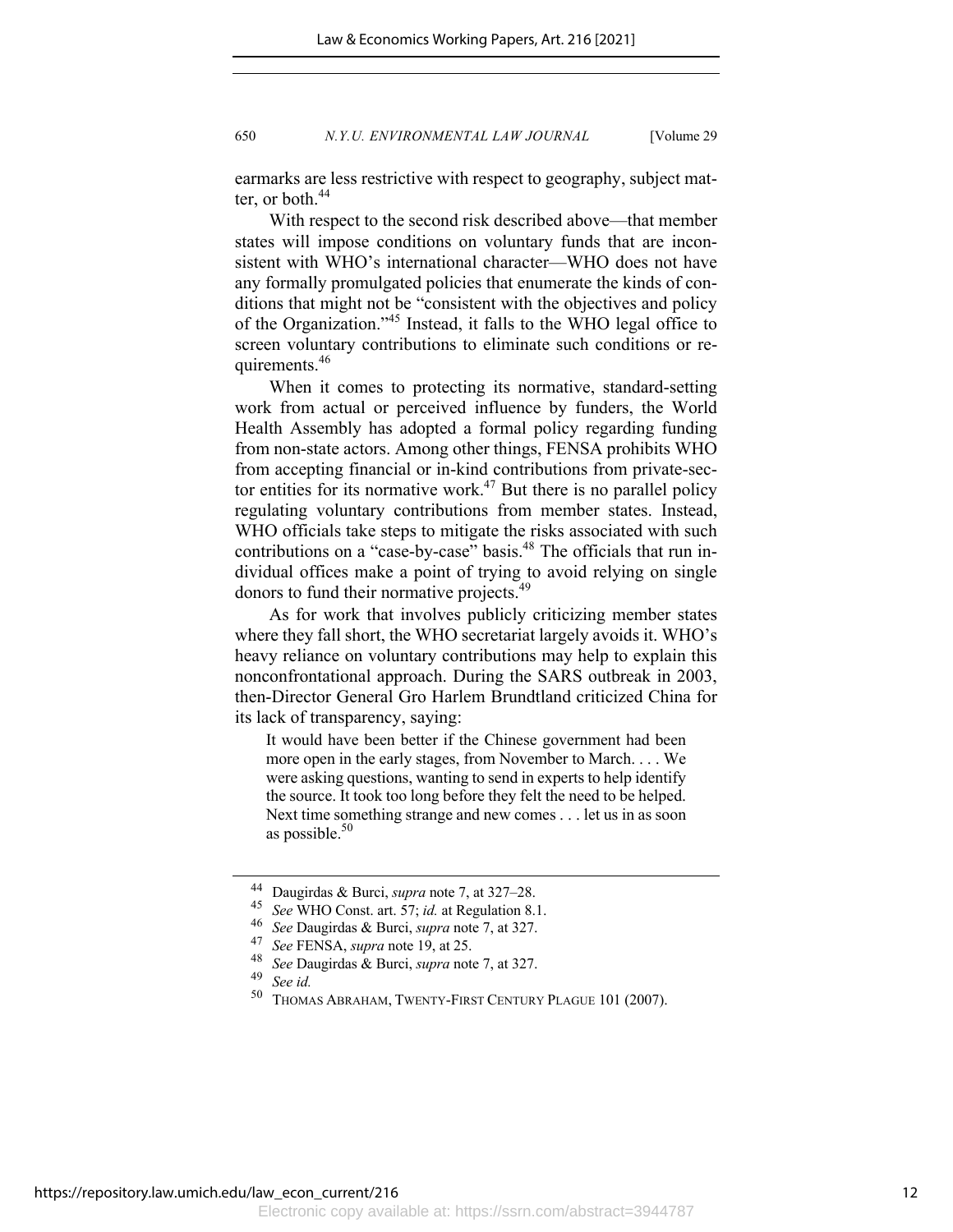All things considered, Brundtland's reproach was fairly mild; nevertheless, her comments garnered significant attention because they reflected a significant break from WHO's standard modus operandi of quiet, behind-the-scenes diplomacy.<sup>51</sup> Spurred to action by the SARS outbreak, the World Health Assembly revised the International Health Regulations governing disease outbreaks in 2005.<sup>52</sup> These revisions provided an opening for the WHO Director-General to make public criticism of member states a standard practice: the revised Regulations require the Director-General to report to the Health Assembly on the implementation of the new Regulations.<sup>53</sup> States' lackluster implementation has provided plenty of fodder for such criticism.<sup>54</sup> Yet year after year, Directors-General have refrained from "naming and shaming" noncomplying states. The secretariat's reports present data on compliance in a "consolidated, deidentified format."55 The secretariat's analysis of specific instances of alleged violations is posted on a website that is not available to the public. $56$ 

One final WHO practice with respect to voluntary contributions that is worth mentioning concerns transparency and reporting. Each year, WHO releases information about the voluntary contributions it receives from member states and from other sources.<sup>57</sup> These annual reports identify donors and the size of their contributions. Importantly, however, while these reports identify earmarked voluntary contributions as a category, they do not specify the nature of

<sup>&</sup>lt;sup>51</sup> Like Ban Ki-moon in the example described above, Brundtland made these comments in the final months of her term as Director-General. *See* Gavin Yamey, *Head of WHO to Stand Down,* 325 BRIT. MED. J. 457, 457 (2002) (noting that Brundtland's term of office ended in July 2003).

<sup>52</sup> *See* WHO, INTERNATIONAL HEALTH REGULATIONS (3d ed. 2005).<br>53 *See id.* art. 54(1)

<sup>53</sup> *See id.* art. 54(1).

<sup>54</sup> *See* Adam Kamradt-Scott, *The International Health Regulations (2005): Strengthening Their Effective Implementation and Utilisation*, 16 INT'L ORGS. L. REV. 242, 251–52 (2019) (describing states' noncompliance with the International Health Regulations in connection with the 2009 H1N1 influenza pandemic and the  $2014-2016$  West African Ebola outbreak).<br> $\frac{55}{64}$  *M* at 251, 52, 255

<sup>&</sup>lt;sup>55</sup> *Id.* at 251–52, 255.<br><sup>56</sup> Gian Luca Burci T

<sup>56</sup> Gian Luca Burci, The Outbreak of COVID-19 Coronavirus: are the International Health Regulations fit for purpose? EJIL:Talk! (Feb. 27, 2020), https://www.ejiltalk.org/the-outbreak-of-covid-19-coronavirus-are-the-international-health-regulations-fit-for-purpose/.

<sup>57</sup> *See, e.g.*, WHO, *Voluntary Contributions by Fund and by Contributor, 2019*, U.N. Doc. A73/INF./3 (June 29, 2020).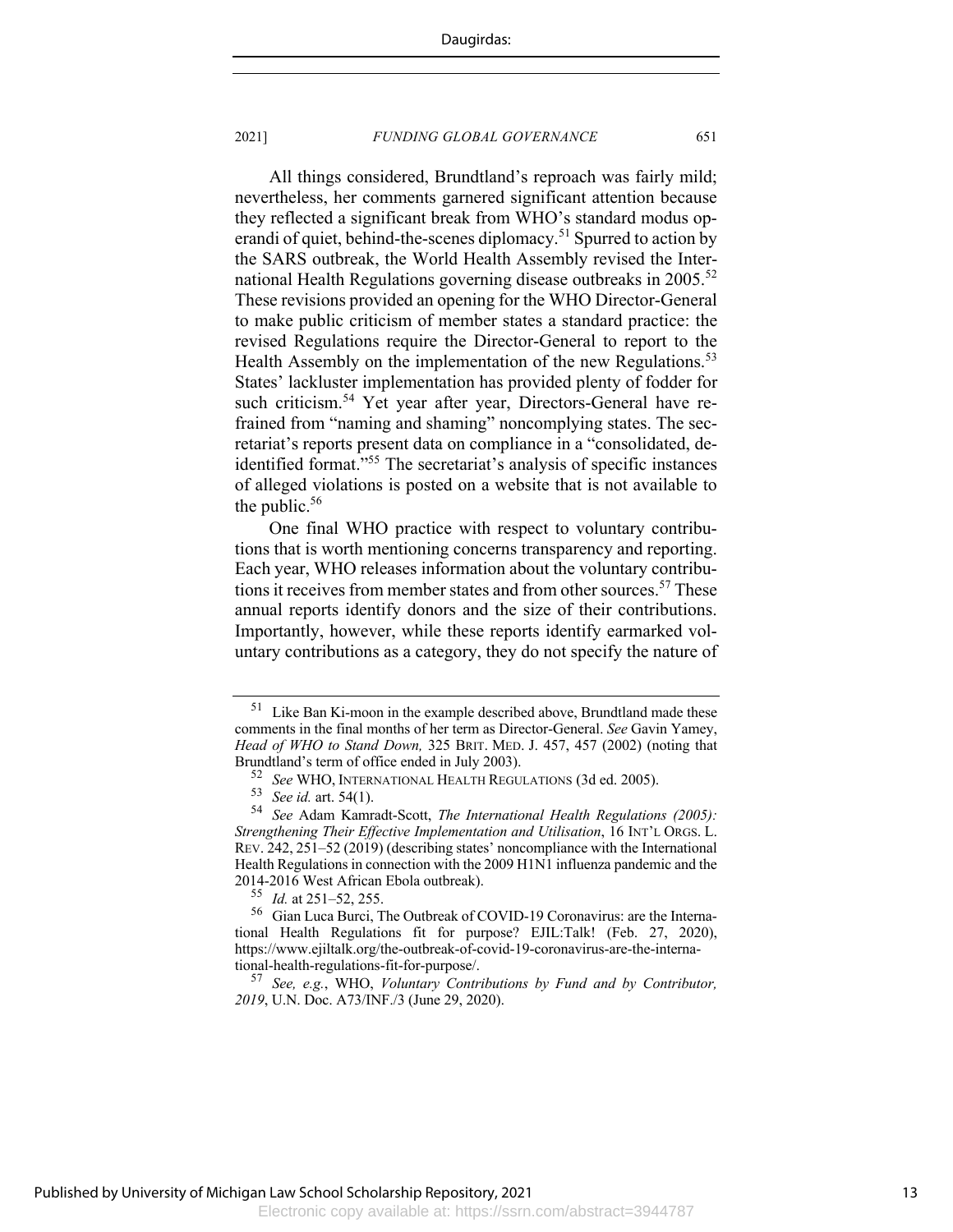the earmarks.<sup>58</sup> Nor are other conditions or requirements associated with the contribution reported.<sup>59</sup> The absence of this information makes it impossible to determine, for example, the extent to which secretariat staff succeeded in finding multiple donors to support its normative work.

## B. *Problems with Reliance on Informal Practices*

There are a number of reasons to doubt the adequacy of informal policies and practices as a bulwark against the risks associated with voluntary contributions from member states. Informal policies are, by definition, not transparent to those outside an international organization. Outsiders will struggle to discern and evaluate the content of those policies and their underlying rationales. Just as importantly, the policies and practices of individual offices may not be entirely transparent *within* an organization. Absent formal written policies, there is no guarantee that all of the various offices within an international organization are consistently applying the same policies and following the same practices to mitigate the risks associated with voluntary contributions from member states. The development and implementation of such policies and practices depends on the priorities, effectiveness, and commitment of the individuals involved.

Consider again the U.N. Office of the High Commissioner for Human Rights (OHCHR); as noted above, more than 60 percent of its budget currently comes from voluntary contributions.<sup>60</sup> Unlike the WHO Director-General, the High Commissioner for Human Rights criticizes U.N. member states rather frequently. <sup>61</sup> Indeed, the willingness to do so is an essential component of the High Commissioner's job. When former High Commissioner Zeid Ra'ad Zeid Al-Hussein announced that he would not seek a second term in 2017, he expressed his fear that the need to secure the votes for a second

<sup>58</sup> *See, e.g.*, *id.*

<sup>59</sup> *See, e.g.*, *id.*

<sup>&</sup>lt;sup>60</sup> See OHCHR's Funding and Budget, *supra* note 28.<br><sup>61</sup> See, e.g., Jennifer Hansler, *Haley Hits UN Human Rights Office Over Condemnation of US Immigration Policy*, CNN (June 5, 2018), https://www.cnn.com/2018/06/05/politics/un-human-rights-southern-border-families/index.html; Kristina Daugirdas, *Reputation as a Disciplinarian of International Organizations*, 113 AM.J. INT'L L. 221, 247–48, 258–60 (2019) (describing the High Commissioner's willingness to publicly criticize France when other U.N. officials pointedly declined to do so).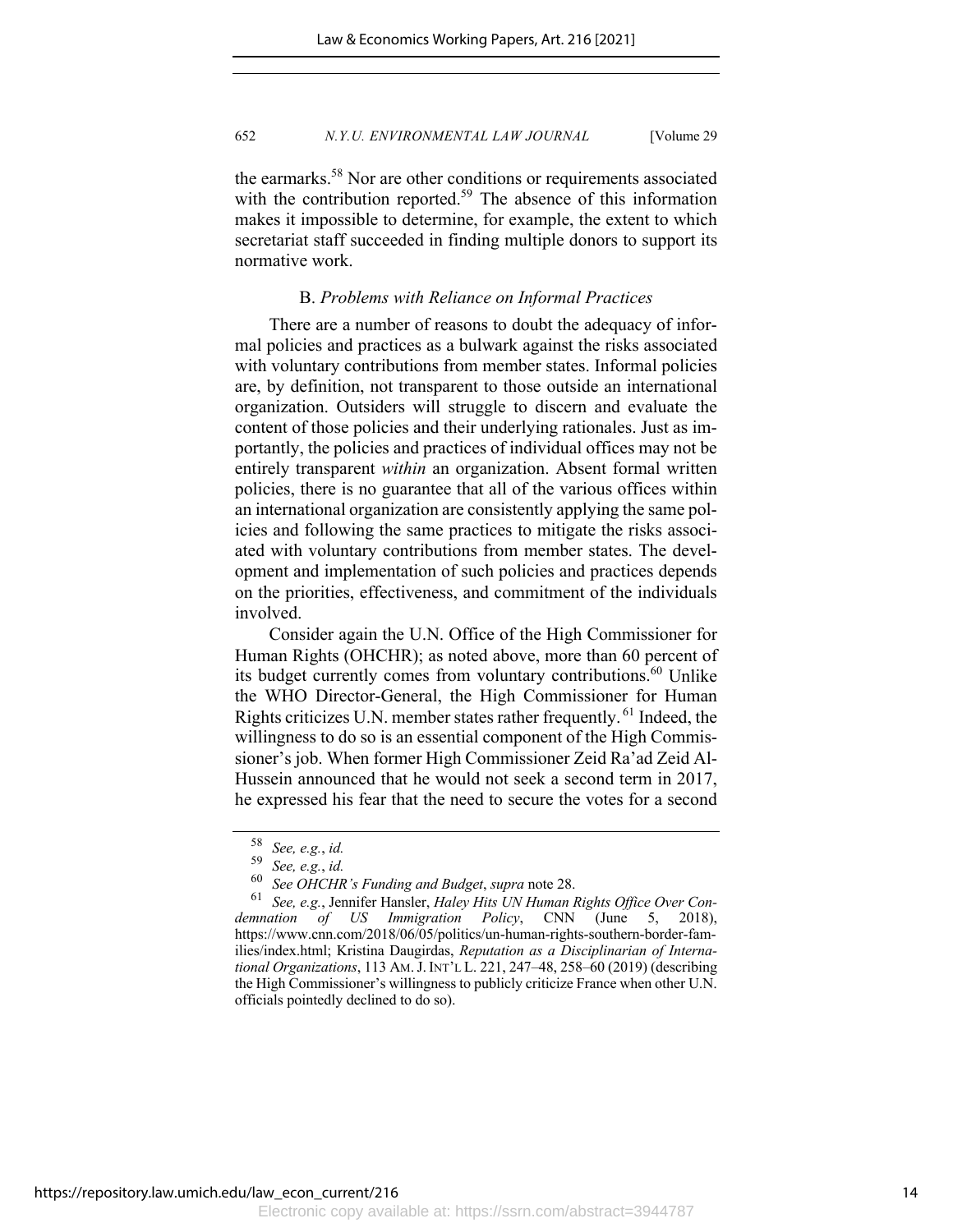term might cause him to hold back from making such criticisms of member states or their allies: seeking a second term "in the current geopolitical context might involve bending a knee in supplication; muting a statement of advocacy; lessening the independence and integrity of my voice."62 This point would seem to generalize to other "asks" that the High Commissioner might make of member states, including for voluntary contributions.

It is not clear what steps OHCHR takes to protect against the risk that funding decisions might influence—or might appear to influence—its work. OHCHR's website notes that the majority of the voluntary contributions it received were earmarked, and that in 2019 approximately 60 percent of voluntary contributions "[were] used to support work in the field," while the remainder was "distributed between other areas of the Office's work."<sup>63</sup> Like WHO, OHCHR publishes on its website and in annual reports information about the identities of its donors and the amounts that they gave.<sup>64</sup> The annual reports identify categories of earmarked contributions, but they do not reveal any details about the earmarks or other conditions that individual donors imposed on their contributions.<sup>65</sup> OHCHR's policies and practices governing its acceptance of voluntary contributions remain informal or at least not publicly available.

Even when rules within bureaucracies are formalized, there is a risk of what Michael Barnett and Martha Finnemore labeled a "normalization of deviance."<sup>66</sup> One feature of bright-line rules is that, in some subset of cases, applying those rules will lead to outcomes that disserve the goals that motivated the development of the rule in the first place. In such cases, bureaucracies may have some capacity to carve out targeted exceptions. The risk, Barnett and

<sup>62</sup> Somini Sengupta & Nick Cumming-Bruce, *Zeid Ra'ad al-Hussein, Top Human Rights Official, Won't Seek a Second Term*, N.Y. TIMES (Dec. 20, 2017), https://www.nytimes.com/2017/12/20/world/un-human-rights-al-hussein.html.

<sup>63</sup> *OHCHR's Funding and Budget*, *supra* note 28. <sup>64</sup> *See, e.g.*, UNITED NATIONS HUMAN RIGHTS: OFFICE OF THE HIGH COMMISSIONER, VOLUNTARY CONTRIBUTIONS TO OHCHR IN 2020 (2020), https://www.ohchr.org/Documents/AboutUs/FundingBudget/VoluntaryContributions2020.pdf. <sup>65</sup> *See, e.g.*, UNITED NATIONS HUMAN RIGHTS: OFFICE OF THE HIGH

COMMISSIONER, UNITED NATIONS HUMAN RIGHTS REPORT 2019, at 84–109 (2020), https://www2.ohchr.org/english/OHCHRreport2019/.

<sup>66</sup> Michael N. Barnett & Martha Finnemore, *The Politics, Power, and Pathologies of International Organizations*, 53 INT'L ORG. 699, 721–22 (1999).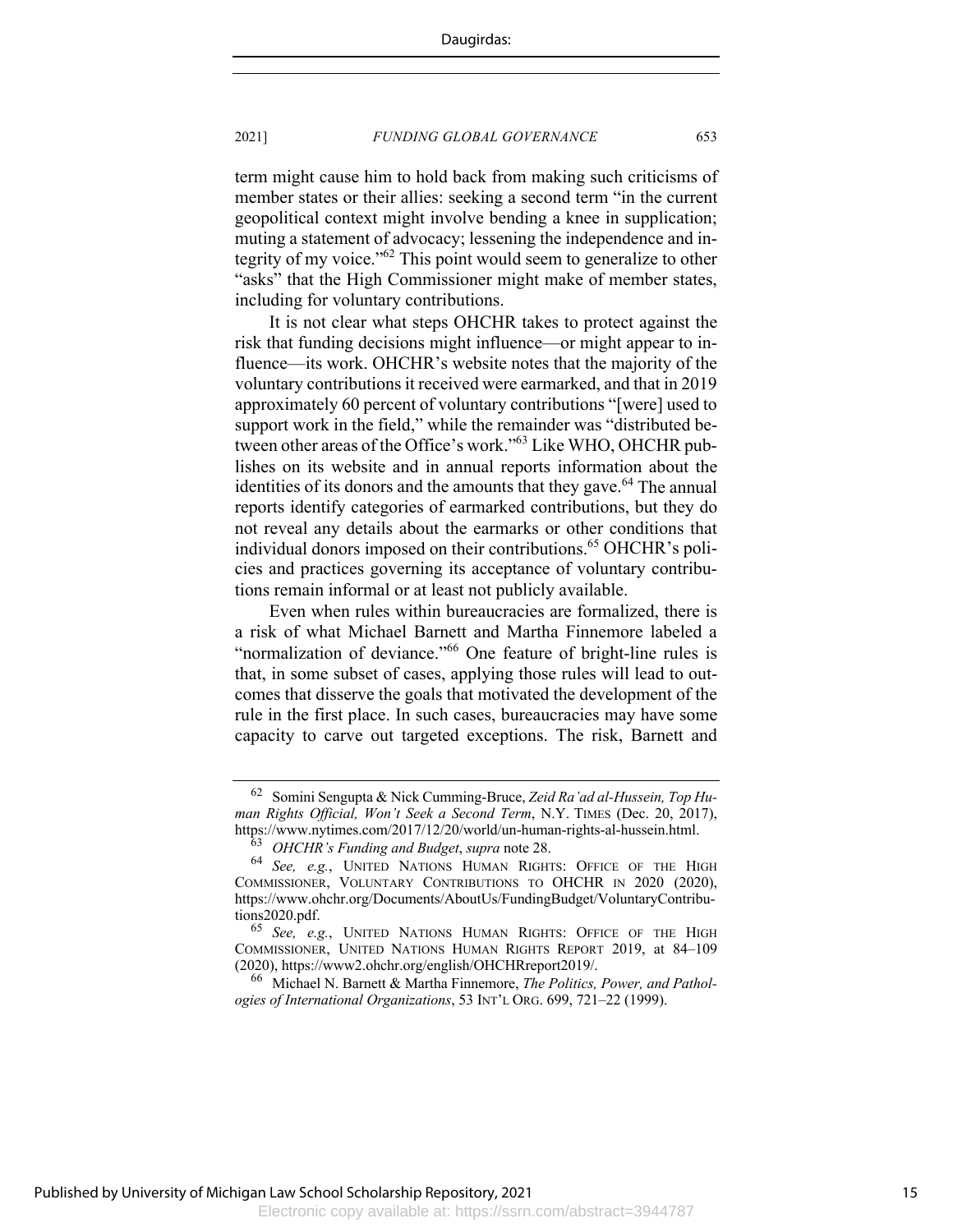Finnemore explain, is that over time, the exception will swallow the rule: "what at time t*<sup>1</sup>* might be weighed seriously and debated as a potentially unacceptable risk . . . comes to be treated as normal at time  $t_n$ <sup>. of</sup> When policies and practices are informal, such normalization of deviance is even more likely.

Indeed, as applied to policing voluntary contributions from member states, the pressure to create exceptions seems especially high. By challenging conditions attached to voluntary contributions or refusing such contributions altogether, officials may provoke the ire of member states. International civil servants have powerful incentives to maintain positive relationships with member states.<sup>68</sup> Moreover, international organizations compete for funding with other possible recipients. By challenging conditions attached to a voluntary contribution, the organization risks losing the contribution and thereby the capacity to undertake the work that the contributions would fund. In soliciting voluntary contributions, international organizations are negotiating from a position of weakness. Under such circumstances, international organizations face big incentives to find a way to accommodate donor states' demands.

The development and implementation of informal policies to protect international organizations from the risks associated with voluntary contributions is vulnerable to another trend that is affecting many international organizations: their growing reliance on short-term contracts instead of regular staff posts.<sup>69</sup> A 2012 Joint Inspection Unit (JIU) report indicated that around 45 percent of the total personnel of the organizations that make up the U.N. system were working under non-staff contracts.<sup>70</sup> Non-staff personnel frequently outnumber staff at international organizations that rely

 $\frac{67}{68}$  *Id.* at 722.

<sup>68</sup> *See* Daugirdas, *supra* note 61, at 228, 247–48 (2019) (observing that the apparent organizational imperative to maintain a reputation for cooperativeness with member states aligns with the micro-level incentives that individual IO employees face not to pick fights with member states).

<sup>69</sup> *See generally* Andrés Muñoz Mosquera, *On the Notion of Precarious Employment in International Organizations*, 11 INT'L ORGS. L. REV. 294 (2014).

<sup>70</sup> *See* Cihan Terzi & Papa Louis Fall, U.N. Joint Inspection Unit, *Use of Non-Staff Personnel and Related Contractual Modalities in the United Nations System Organizations*, U.N. Doc. JIU/Rep/2014/18, at 3 (2014) [hereinafter JIU Report].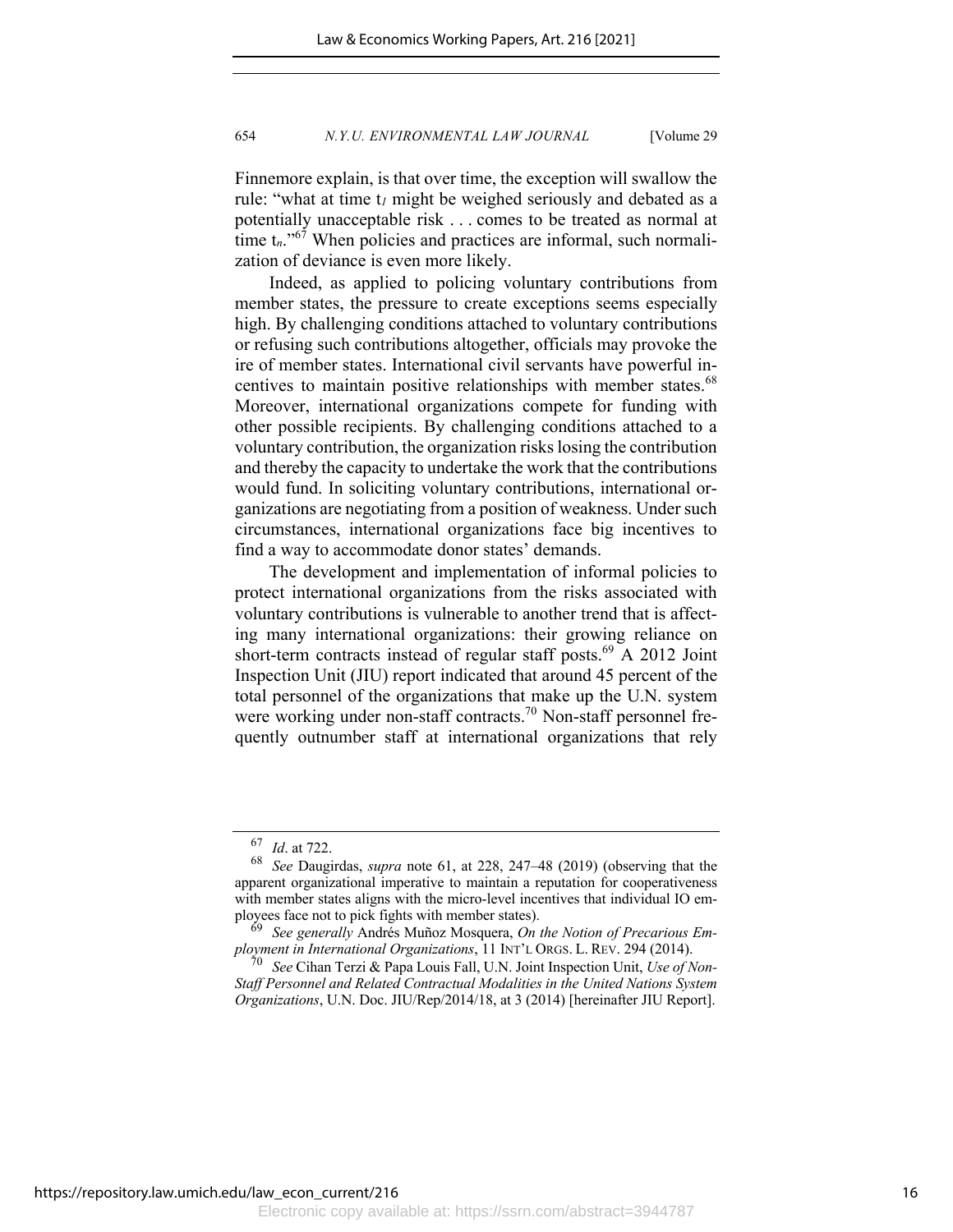heavily on voluntary contributions.<sup>71</sup> This recent growth in precarious employment at international organizations mirrors trends in the national economies of member states.<sup>72</sup>

In describing the consequences for international organizations, Andrés Muñoz Mosquera, a NATO legal adviser, distinguished between two types of staff allegiances: allegiance to the goals or purposes of an international organization and allegiance to the organization itself.<sup>73</sup> The insecurity associated with temporary employment may not disturb the former but, Mosquera argued, is quite likely to erode the latter.<sup>74</sup> This argument makes intuitive sense: individuals who do not feel protected by an organization may well feel little reciprocal obligation to protect the organization, especially if the risks to the organization from accepting a particular voluntary contribution seem theoretical or will manifest only in the long-term. Temporary employees may be less like to identify such risks, to be troubled by those risks, and to go out of their way to mitigate or avoid such risks in order to protect the organization.

Precarious employment may undermine the development and implementation of informal policies regarding voluntary contributions in another way as well. Non-staff employment is often, but not always, short-term.75 A JIU survey of non-staff personnel revealed that roughly half had stayed with the same organization for fewer than five years while half had stayed for more than five years.<sup>76</sup> Personnel who stay with an organization for a shorter time have less opportunity to acquire experience and expertise; they also have less opportunity to pass on their experience to their colleagues.<sup>77</sup> Moreover, with constant churn among staff, it is less likely that informal rules and their underlying rationales will be clearly and comprehensively communicated to all staff who ought to be implementing

<sup>71</sup> *See id.* at 75 (indicating that non-staff make up more than 50 percent of the total workforce at UNDP, FAO, and WHO, among other organizations and programs).

<sup>72</sup> *See* Mosquera, *supra* note 69, at 313–14, 316. *See also* JIU Report, *supra* note 70, at 18 (noting that, inter alia, budgetary restrictions, lack of resources, and unpredictable funding are among the reasons for hiring non-staff personnel).

<sup>73</sup> *See* Mosquera, *supra* note 69, at 301.

 $\frac{74}{75}$  *See id.*<br> $\frac{75}{8}$  See III

<sup>75</sup> *See* JIU Report, *supra* note 70 at 48, 73.

<sup>&</sup>lt;sup>76</sup> *See id.* at 73.<br><sup>77</sup> Kirti Datla *A* 

<sup>77</sup> Kirti Datla & Richard L. Revesz, *Deconstructing Independent Agencies (and Executive Agencies)*, 98 CORNELL L. REV. 769, 792 (2013).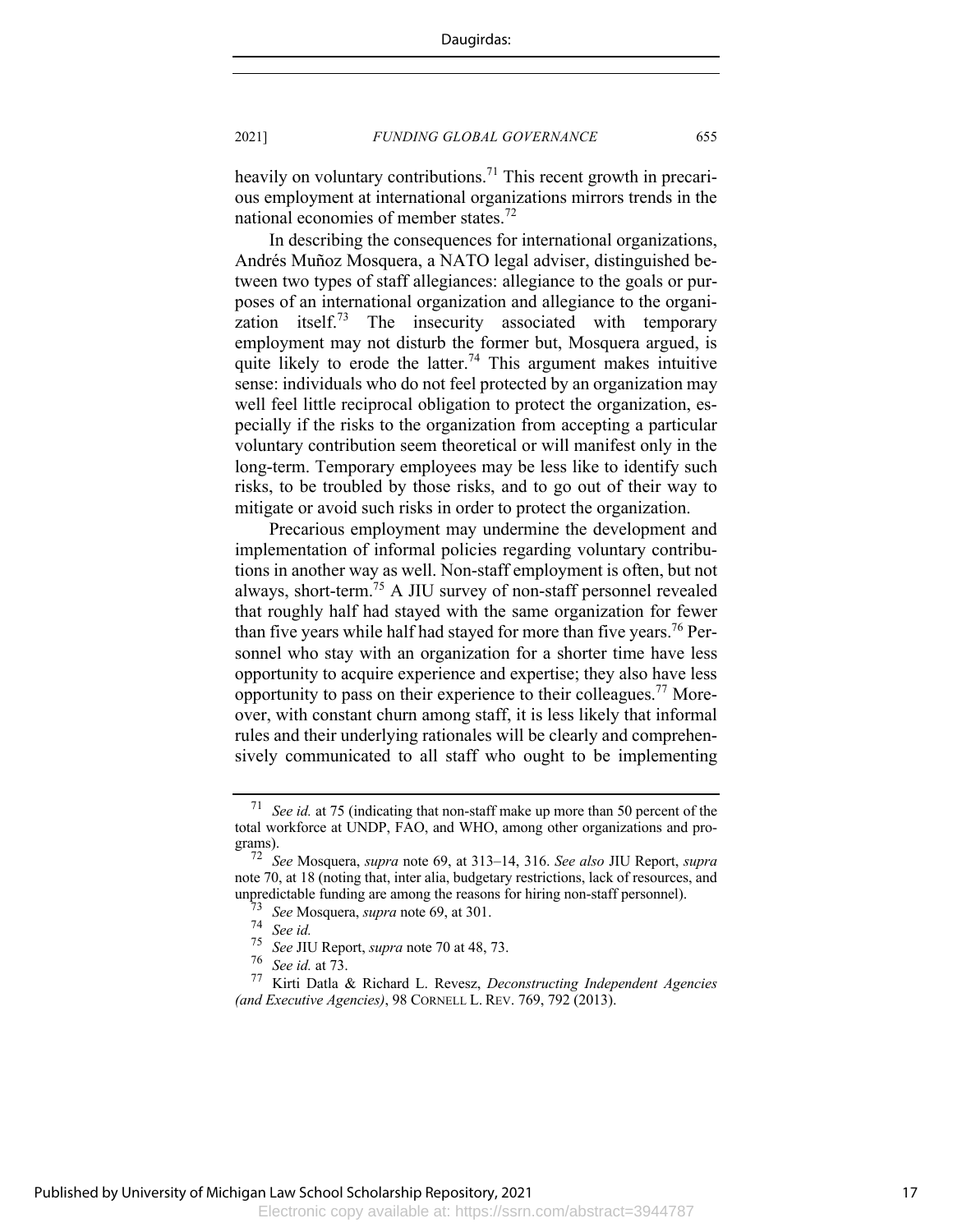them. The ever-present risk that exceptions will swallow rules only grows in this context.<sup>78</sup> For all these reasons, continuity and consistency in implementing informal policies is likely to be particularly difficult to maintain in the current environment.

#### III. NEXT STEPS

In light of the deficiencies of relying on informal policies and practices to mitigate the risks associated with voluntary contributions from states, it is worth considering what more formal regulations might look like.<sup>79</sup> A big obstacle to offering up a set of substantive rules is a lack of information about current informal practices, including how much they vary within and across organizations, how those variations are justified, and how insiders—much less outsiders—evaluate the adequacy of those practices. This lack of information means that, for example, proposing specific amendments to organizations' financial rules and regulations is premature at this point. Instead, the crucial first step is more disclosure and discussion of existing policies and practices, especially the informal ones.

Even under these circumstances, it is possible to outline some options and considerations that ought to guide the development of formal regulations. To start, such regulations might focus on substance or procedure. Substantive regulations might enumerate the kinds of conditions on voluntary contributions that are prohibited. In addition, they might address how the earmarks for voluntary contributions must relate to various decisions that are made by the secretariats or by member states, such as annual or biannual budgets or multi-year strategic plans. Substantive regulations might also set a minimum number of donors for a given project or set a ceiling on the share of funds for a project that can be provided by a single donor.

Another question for substantive regulations is whether they ought to be hortatory or mandatory. Such substantive regulations might come in the form of recommendations or best practices, or

<sup>78</sup> *See supra* notes 66–67 and accompanying text (describing Barnett and Finnemore's discussion of the "normalization of deviance").

 $79$  By way of comparison, consider the factors that make governments' acceptance of gifts from private philanthropists more and less problematic. *See* Lemos & Charles, *supra* note 18, at 1133–35 (2018).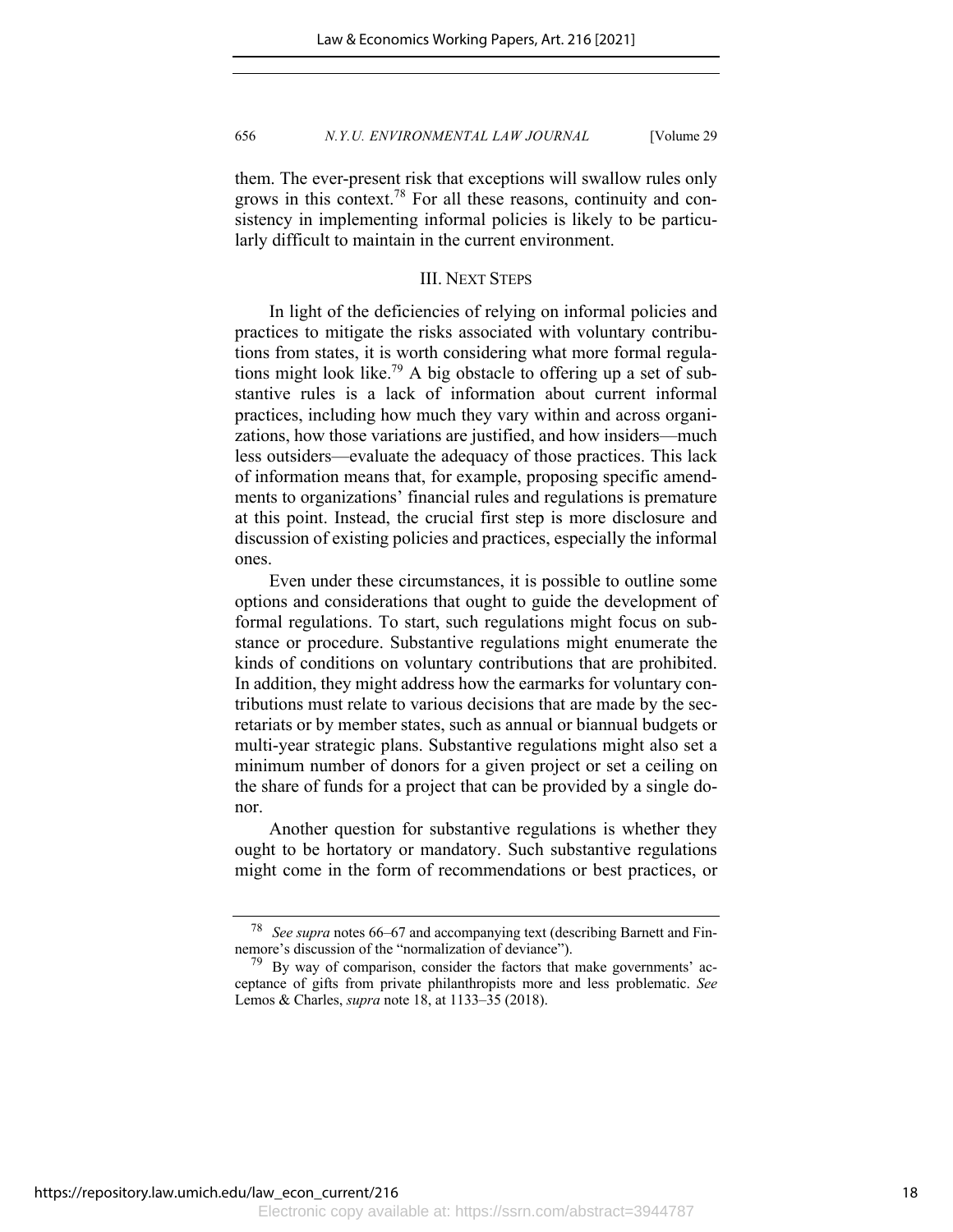they might be firmer requirements backed up by penalties—such as disciplinary proceedings—for noncompliance. The World Bank's process for initiating loans, for example, is regulated by a mix of aspirational targets and mandatory requirements. To assure compliance with the mandatory requirements, the Bank has established both internal mechanisms—like random audits and post-project review—and an independent external mechanism that allows individuals who have been harmed by noncompliance with the Bank's mandatory requirements to bring complaints.<sup>80</sup>

Separately, procedural regulations might serve as an alternative or as a supplement to such substantive regulations. Process regulations might specify who within the organization's secretariat must approve individual contributions before they are accepted or who must approve deviations from best practices or other requirements. Process regulations might also require disclosures regarding the nature of earmarks, conditions, or the number of funders for individual projects. Such disclosures might be made to member states, to the public, or to both. Disclosure to member states alone, however, would probably fail to provoke much-needed deliberation and action. $81$ 

For both substantive and procedural regulations, there is an additional question of how and by whom the implementation of these regulations will be policed. In any organization—and for any policy—there may be gaps between what the formal policy prescribes and what happens on the ground. In some cases, the failure to follow through and ensure implementation can reflect a deliberate effort to insulate on-the-ground operations from the formal policy. $82$  A related concern is the possibility that donors' demands in connection with voluntary contributions will be increasingly communicated informally rather than being documented in formal funding arrangements; such "gentlemen's agreements" regarding various aspects of

Electronic copy available at: https://ssrn.com/abstract=3944787 Published by University of Michigan Law School Scholarship Repository, 2021

<sup>80</sup> *See* Laurence Boisson de Chazournes, *Policy Guidance and Compliance: The World Bank Operational Standards in* COMMITMENT & COMPLIANCE 291–92 (Dinah Shelton ed., 2003).

<sup>81</sup> *See* Burci, *supra* note 56. <sup>82</sup> *See* John W. Meyer & Brian Rowan, *Institutionalized Organizations: Formal Structure as Myth and Ceremony*, 83 AM.J. SOCIO. 340, 355–56 (1977) (identifying the phenomenon of decoupling—the adoption of formal structures that are needed to legitimate organizations while insulating on-the-ground operations from those formal structures); CATHERINE WEAVER, HYPOCRISY TRAP 28 (2008) (extending and applying this analysis to international organizations).